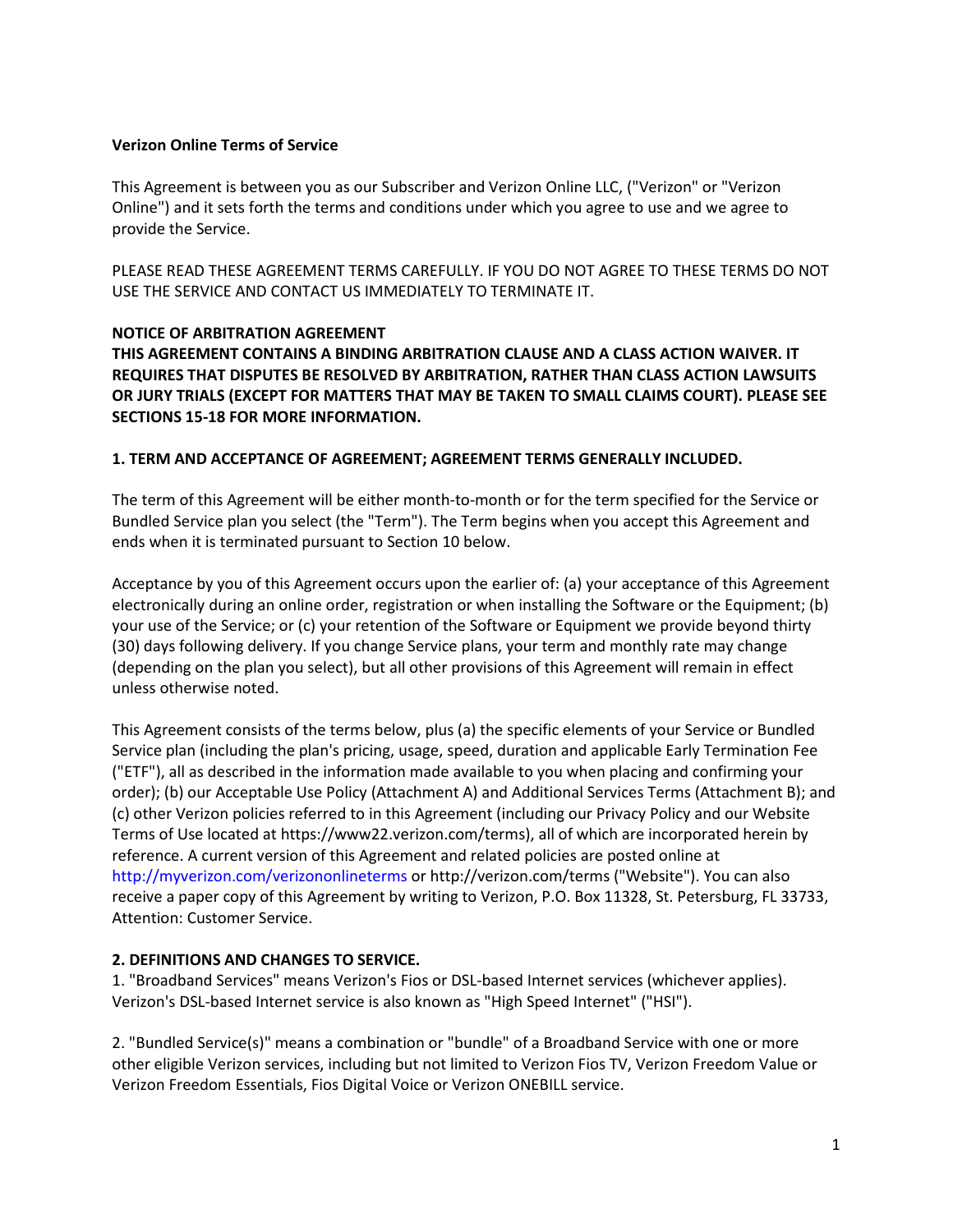3. "Content" means content provided by Verizon or its third party licensors or suppliers and accessible on the Service, including without limitation images, photographs, animations, video, audio, music, and text in any format.

4. "Equipment" means the modem, router, optical network terminal, and/or other equipment provided by Verizon for use with the Service. For the avoidance of doubt, the term "Equipment" shall include any router provided to you by Verizon that is either rented by you or otherwise required to be returned to Verizon upon termination or cancellation of Service, but shall not include any router that you purchase from Verizon or a third party or any Equipment that has been designated by us as "Retired." "Retired" designates a device that may have originally been provided by Verizon, but is no longer subject to return to us; a list of Retired devices can be found at verizon.com/Retired.

5. "Service" means all Verizon, Broadband Service and Wi-Fi wireless Internet access services (where applicable), Software, Equipment, Content, Additional Services as defined in Attachment B, technical support, domain name server ("DNS") and related services (including functionality that enables the delivery of Verizon messages to your internet browser), Verizon Toolbar, Verizon Web Sites and other products and services provided by Verizon under the pricing plan applicable to your Service. The Service does not include voice telephony services, but may include email services, as set forth in Attachment B.

6. "Verizon Web Site(s)" mean the web sites located at verizon.net, verizon.com and myverizon.com, which are comprised of various web pages, tools, information, software, content, and features operated by Verizon.

### **3. REVISIONS TO THIS AGREEMENT.**

The current version of the terms of this Agreement shall be available on www.verizon.com/terms. From time to time we will make revisions to this Agreement and the policies relating to the Service including to the provisions that govern the way that you and Verizon resolve disputes. We will provide notice of such revisions by posting revisions to the Website Announcements page, sending an email to the email address that you provide to receive communications from us (your "Primary Email Address"), or such other method provided for in Section 15 of this Agreement. You agree to visit the Announcements page periodically and to check your email box to review any such revisions. You also agree to notify Verizon immediately of any changes in your Primary Email Address. We will provide you with at least thirty (30) days' notice prior to the effective date of any increases to the monthly price of your Service or Bundled Service plan (excluding other charges as detailed in Sections 9.1(a)- (d)); revisions to any other terms and conditions shall be effective on the date noted in the posting and/or email we send you. Unless we provide otherwise, you accept the revisions and agree to abide by them by continuing to use the Service after the revisions are effective.

### **4. AUTHORIZED USER, ACCOUNT USE, AND RESPONSIBILITIES.**

1. **Legal Authority.** You acknowledge that you are eighteen (18) years of age or older and that you have the legal authority to enter into this Agreement. You agree promptly to notify Verizon whenever your personal or billing information changes.

2. **Use of your Service and Account and Compliance with Applicable Authority.** You are responsible for all use of your Service and account, whether by you or someone using your account with or without your permission, including all secondary or sub-accounts associated with your primary account, and to pay for all activity associated with your account. You agree to comply with all applicable laws,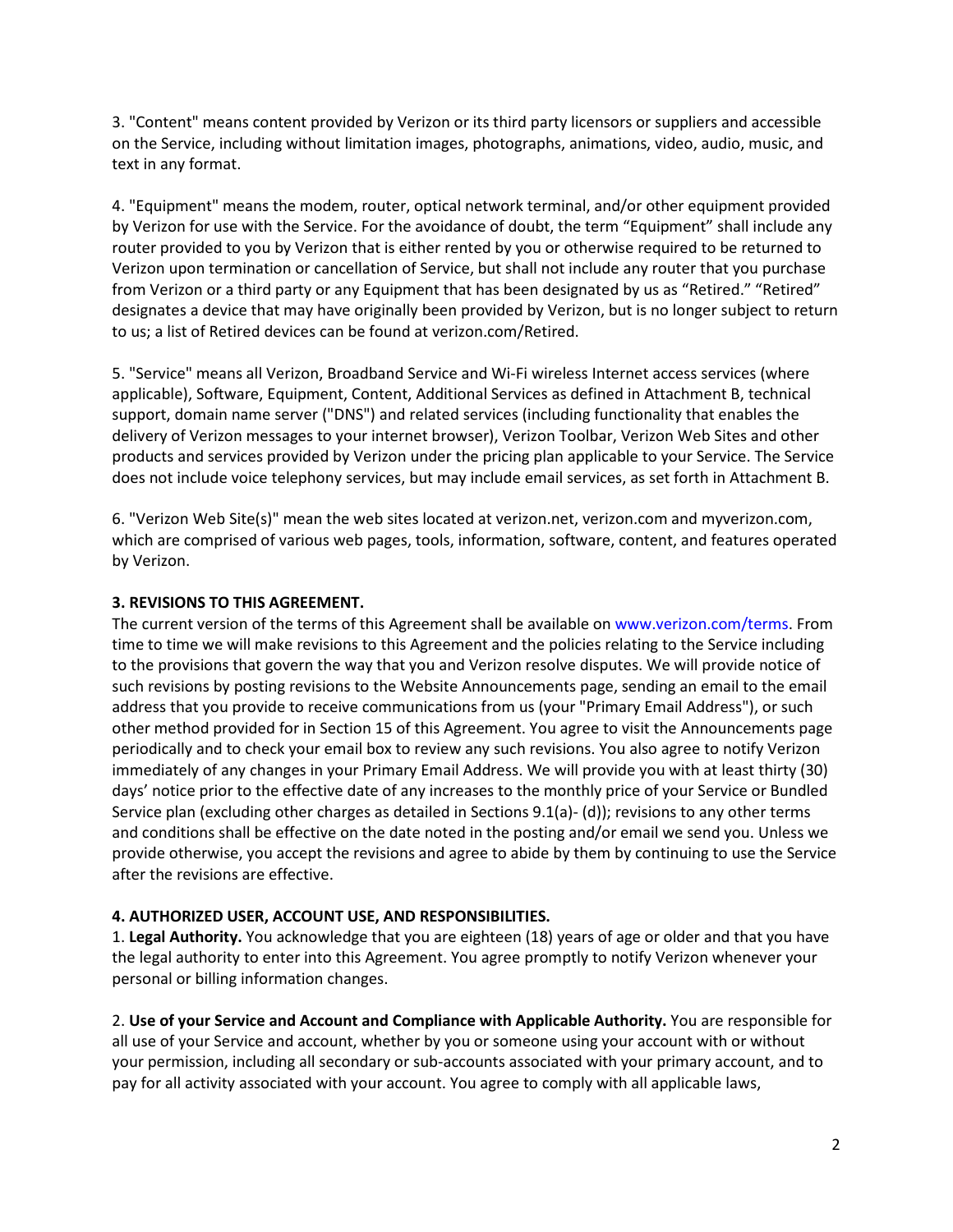regulations and rules regarding your use of the Service and to only use the Service within the United States (unless otherwise permitted by this Agreement).

3. **Restrictions on Use.** The Service is a consumer grade service and is not designed for or intended to be used for any commercial purpose. Except as otherwise set forth in this Agreement, you may not resell, re-provision or rent the Service, (either for a fee or without charge) or allow third parties to use the Service via wired, wireless or other means. For example, you may not provide Internet access to third parties through a wired or wireless connection or use the Service to facilitate public Internet access (such as through a Wi-Fi hotspot), use it for high volume purposes, or engage in similar activities that constitute such use (commercial or non-commercial). If you subscribe to a Broadband Service, you may connect multiple computers/devices within a single home to your modem and/or router to access the Service through a single Verizon-issued IP address, and if available through the Service, you may permit guests to access the Internet through your Service's Wi-Fi capabilities. You also may not exceed the bandwidth usage limitations that Verizon may establish from time to time for the Service, or use the Service to host any type of server. Violation of this Section may result in bandwidth restrictions on your Service or suspension or termination of your Service.

### **5. PRIVACY POLICY; LEGAL COMPLIANCE.**

Personal information you provide to Verizon is governed by our Privacy Policy, which is posted on the Website and is subject to change from time to time. Verizon reserves the right to provide account and user information, including email, to third parties as required or permitted by law (such as in response to a subpoena or court order), and to cooperate with law enforcement authorities in the investigation of any criminal or civil matter. Such cooperation may include, but is not limited to, monitoring of the Verizon network consistent with applicable law. In addition, Verizon is required by law to report any facts or circumstances reported to us, or that we discover, from which it appears there may be a violation of child pornography laws. We reserve the right to report any such information, including the identity of users, account information, images and other facts to law enforcement personnel.

#### **6. AVAILABILITY OF AND CHANGES TO SERVICE.**

1. **Service and Bandwidth Availability and Speed. The Service you select may not be available in all areas or at the rates, speeds, or bandwidth generally marketed, and some locations may not qualify for the Service even if initial testing showed that your line was qualified. We will provision qualified HSI lines at the maximum line rate available to your location based on our standard line qualification procedures, unless you have selected a level of service with a lower maximum line rate. Bandwidth is provided on a per-line (not a per-device) basis. The bandwidth available to each device connected to the network will vary depending upon the number, type and configuration of devices using the Service and the type of use (e.g., streaming media), among other factors. The speed of the Service may vary based on network or Internet congestion, your computer configuration, your use of Fios TV video on demand (VOD) service, the condition of your telephone line and the wiring inside your location, among other factors. The Service and certain other Fios services, such as Fios Digital Voice and Fios TV VOD service, share bandwidth on the fiber-optic connection to your home. The bandwidth available for the Service may be reduced temporarily (a) during times of significant utilization of Fios TV VOD service in a particular area, (b) due to other unusual events such as network outage or failure, or (c) if you are, or someone in your household is, watching multiple Fios TV VOD titles simultaneously. We and our suppliers reserve the right, at any time, with or without prior notice to you, to restrict or suspend the Service to perform maintenance activities and to maintain session control.**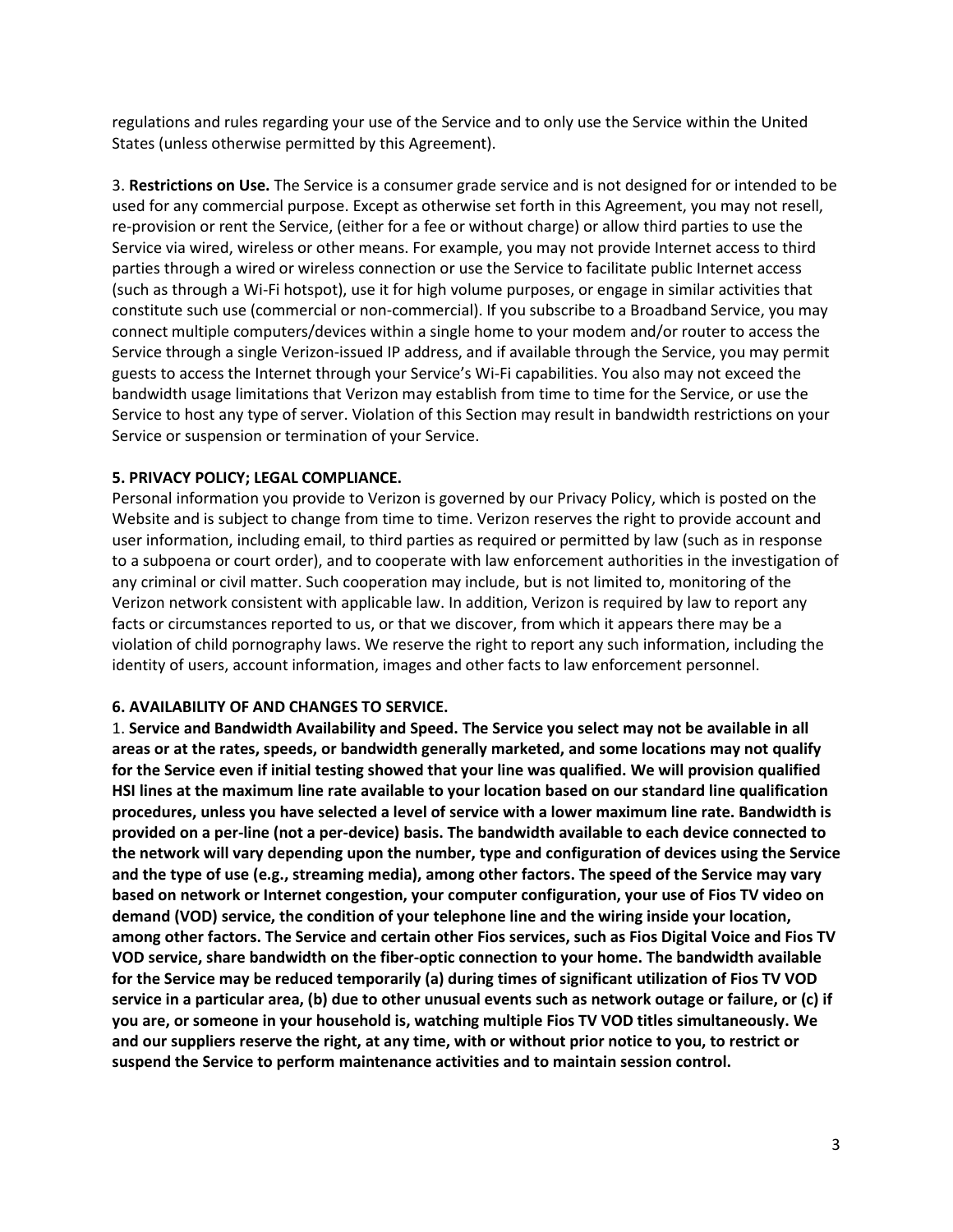2. **Changes to your local voice telephony service.** If you change your local telephone company or discontinue your local telephone service, we may in our discretion either terminate your Service or continue to provide Broadband Service without local Verizon voice service at the then-current rates, terms and conditions applicable to your new Service plan and you agree to pay any new or higher monthly fee that may apply to your new Service plan. If we elect to terminate your Service under this Section 6.2, then we reserve the right to charge any ETF and to apply the Equipment return terms under Section 10.5.

3. **Conversion from DSL Service to Verizon Fios Internet Service.** When Verizon is able to provision Service utilizing fiber optic technologies, we may in our discretion terminate your DSL Service and cease offering DSL Service to your location. In such case, we will offer you Verizon Fios Internet Service at the then applicable rates and terms, which may differ from your previous DSL Service rates and terms. If you are on a Term Plan and Verizon terminates or ceases to offer service to your location under this Section 6.3, you shall not be liable to pay the ETF.

4. **Changes to Service or Features.** Verizon reserves the right to change any of the features, content, equipment authorized by Verizon for use in connection with the Service, or applications of the Service at any time with or without notice to you. This includes the portal services we may make available as part of the Service or for an additional charge.

### **7. SOFTWARE LICENSES AND THIRD PARTY SERVICES.**

1. **Software for use with Service.** We may provide you, for a fee or at no charge, software for use in connection with the Service which is owned by Verizon or its third party licensors, providers and suppliers ("Software"). In some cases, the Software may enable Verizon to deliver messages to you. We reserve the right periodically to update, upgrade, change, or add new Software remotely or otherwise and to make related changes to the settings and software on your computer or Equipment, or any equipment authorized by Verizon for use in connection with the Service, and you agree to permit such changes and access to your computer, Equipment, and any such equipment authorized by Verizon for use in connection with the Service. You may use the Software only in connection with the Service and for no other purpose.

2. **End User License Agreement.** Certain Software may be accompanied by an end user license agreement ("EULA") from Verizon or a third party. Your use of the Software is governed by the terms of that EULA and by this Agreement, where applicable. You may not install or use any Software that is accompanied by or includes a EULA unless you first agree to the terms of the EULA.

3. **Software Not Accompanied by EULA.** For Software not accompanied by a EULA, you are hereby granted a revocable, non-exclusive, non-transferable license by Verizon or its applicable third party licensor(s) to use the Software (and any corrections, updates and upgrades thereto). You may not make any copies of the Software. You agree that the Software is confidential information of Verizon or its third party licensors and that you will not disclose or use the Software except as expressly permitted herein. The Software contains copyrighted material, trade secrets, patents, and proprietary information owned by Verizon or its third party licensors. You may not de- compile, reverse engineer, disassemble, attempt to discover any source code or underlying ideas or algorithms of the Software, otherwise reduce the Software to a human readable form, modify, rent, lease, loan, use for timesharing or service bureau purposes, reproduce, sublicense or distribute copies of the Software, or otherwise transfer the Software to any third party. You may not remove or alter any trademark, trade name, copyright or other proprietary notices, legends, symbols, or labels appearing on or in copies of the Software. You are not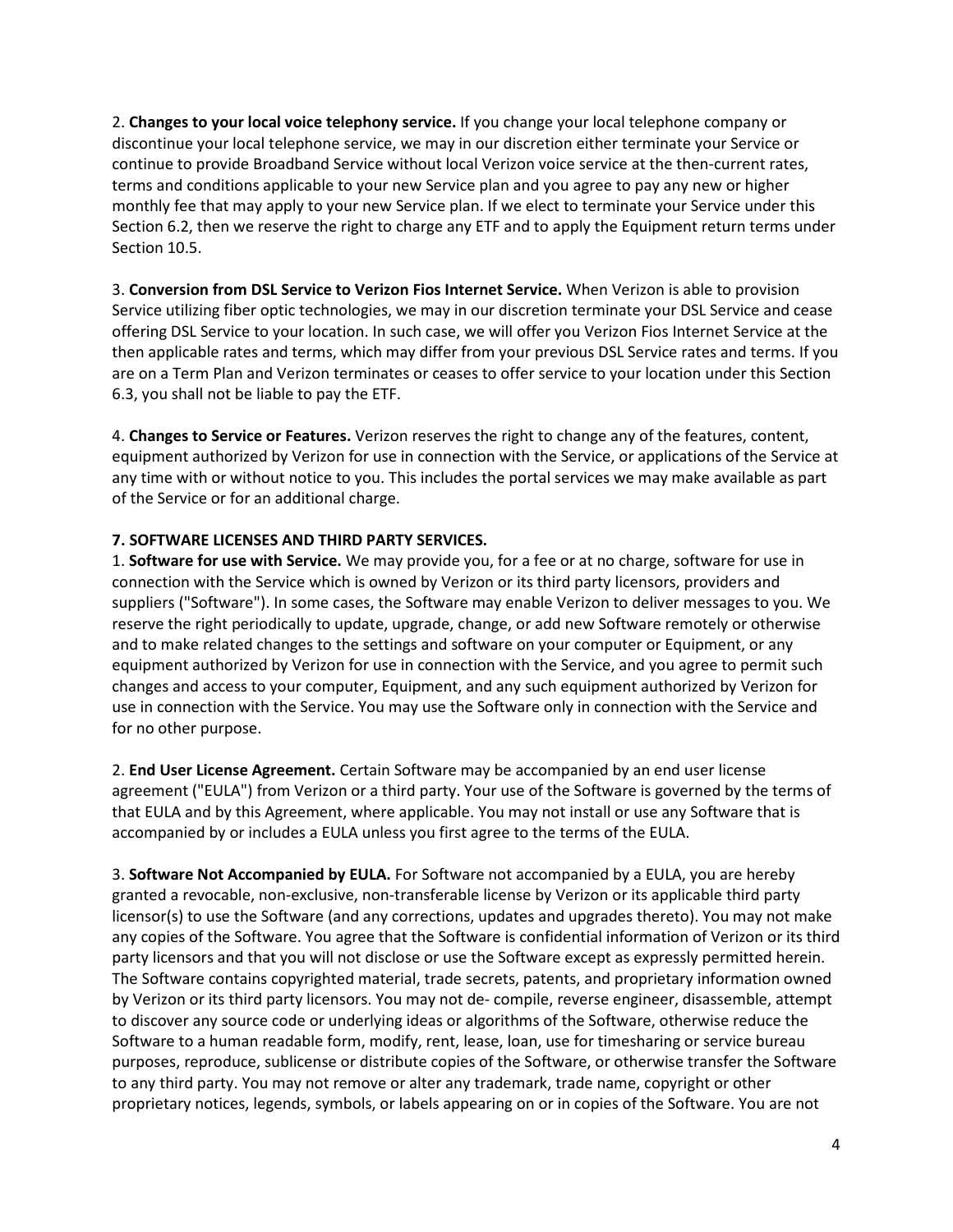granted any title or rights of ownership in the Software. You acknowledge that this license is not a sale of intellectual property and that Verizon or its third party licensors continue to own all right, title and interest, including but not limited to all copyright, patent, trademark, trade secret, and moral rights, to the Software and related documentation, as well as any corrections, updates and upgrades to it. The Software may be used in the United States only, and any export of the Software is strictly prohibited.

4. **Time Period for Use of Software or Additional Services.** Your license to use the Software or any Additional Services will remain in effect until terminated by Verizon or its third party licensors, or until your Service is terminated. Upon termination of your Service, you must cease all use of and immediately delete the Software from your computer or other device.

5. **EULA of Third Party Provider.** If you subscribe to or otherwise use any third party services offered by Verizon, your use of such services is subject to the EULA of that third party provider. Violation of those terms may, in our sole discretion, result in the termination of your Service. The Service may not be compatible with all third-party services, such as security and alarm systems, which may require specific settings and configurations to function properly.

6. **Ownership of Intellectual Property Rights.** All title and intellectual property rights (including without limitation, copyrights, patents, trademarks and trade secrets) in and to the Verizon Web Sites (including but not limited to, related software, images, photographs, animations, video, audio, music, text, and content), are owned by Verizon, its affiliates or licensors. All title and intellectual property rights in and to the information and content which may be accessed through use of the Verizon Web Sites are the property of the respective content owner and may be protected by applicable copyright or other intellectual property laws and treaties. This Agreement does not grant you any rights to use such content, nor does it grant any rights to the Verizon Web Sites, other than the right to use the Verizon Web Sites according to the terms of the Agreement.

7. **Verizon Wi-Fi.** Verizon Wi-Fi Software and Services are provided by a third party provider.

## **8. VERIZON TOOLBAR.**

1. **Verizon Error Assist.** As part of the installation process, the Verizon Toolbar will request your consent to receive Verizon Error Assist pages and to change your default web search provider settings.

**2. Usage Data.** The Verizon Toolbar may communicate certain non-personally identifiable usage information to Verizon and/or third party licensors to help Verizon and its licensors compile aggregate statistical usage data for the Verizon Toolbar including but not limited to data regarding the number of Verizon Toolbar installations, unique users and searches performed. Such aggregated statistical information will not include any information that individually identifies Verizon Toolbar users. The Verizon Toolbar collects user's IP addresses for the sole purpose of enabling proper geographic localization, such as presenting weather information based on a user's current location. While the IP address is stored for backup purposes, neither Verizon nor its licensors use this information for any purpose other than geographic localization. The Verizon Toolbar does not collect any information that individually identifies users.

**3. Uninstalling the Verizon Toolbar.** Once installed, the Verizon Toolbar Software will automatically launch every time you execute the Microsoft Internet Explorer and/or Mozilla Firefox browser programs. You may uninstall the Verizon Toolbar Software at any time by clicking on "Settings" tool on the far right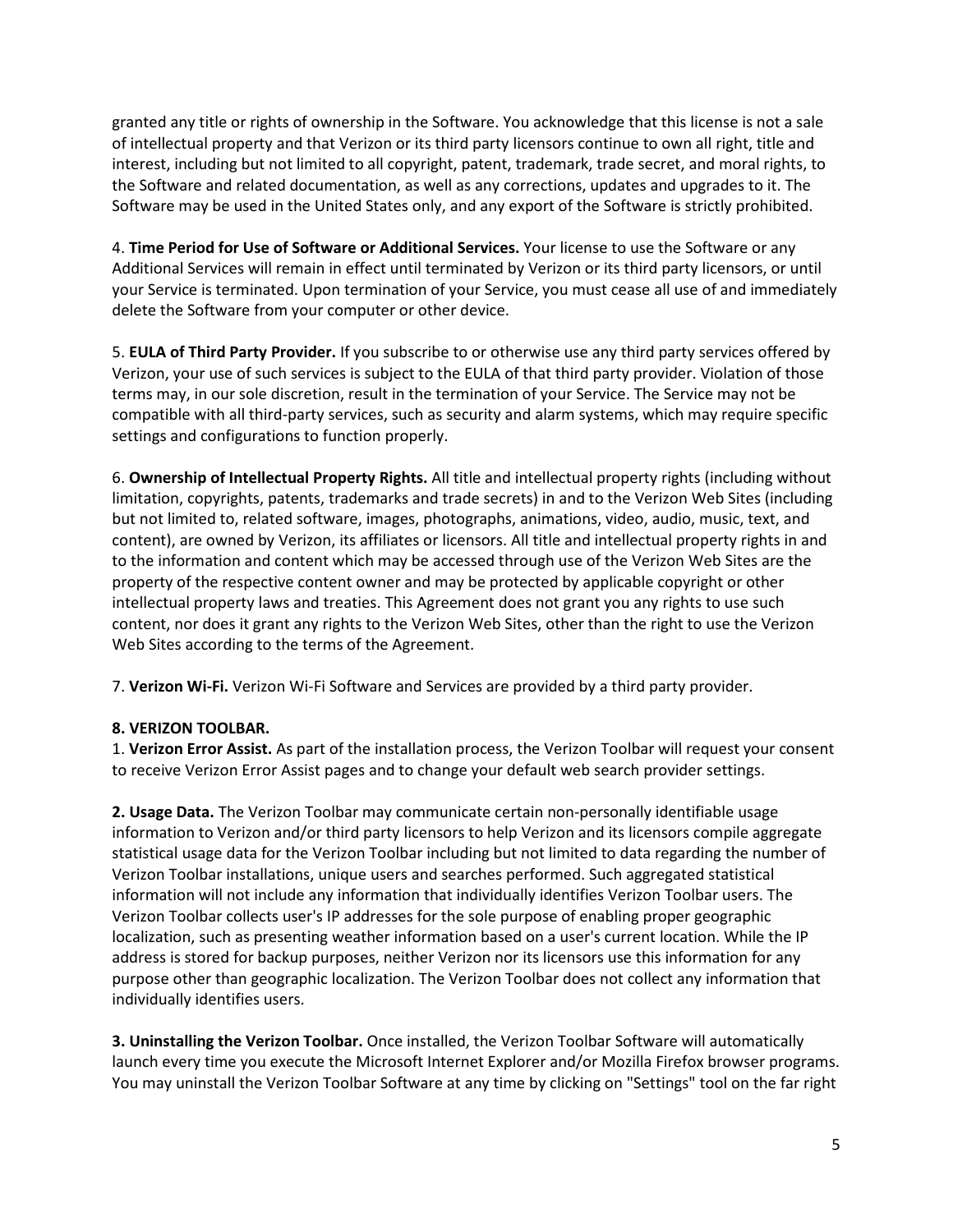side of the Verizon Toolbar, and selecting "Uninstall" or by using the standard uninstall procedures included as part of your computer's operating system.

4. **Verizon Toolbar Software.** Verizon Toolbar Software is provided by Visicom Media, Inc., which is a third party beneficiary of this Agreement capable of enforcing its terms independently from Verizon.

### **9. PRICING; BILLING; CHANGES TO SERVICE PLANS AND PAYMENT.**

1. **Prices and Fees**. You agree to pay the fees applicable to your Service or Bundled Service, either on a monthly or prepaid basis, as applicable, and to pay: (a) applicable taxes, (b) surcharges, (c) recovery fees, (d) telephone charges, (e) activation fees, (f) installation fees, (g) set-up fees, (h) equipment charges, (i) ETFs, and (j) other recurring and nonrecurring charges associated with the Service plan you have selected. The taxes, fees and other charges detailed in (a)-(d) above may vary on a monthly basis. Surcharges and recovery fees are not taxes and are not required by law, but are set by Verizon and may change. You also agree to pay any additional charges or fees applied to your account, including interest and charges due to insufficient credit or insufficient funds.

2. **Billing**. Non-recurring charges such as set up, activation and installation fees, and certain equipment charges, will be included in your first bill. Monthly Service and Bundled Service recurring charges will be billed one month in advance; any usage charges will be billed in arrears. Pre-paid pricing plans for Additional Services will be billed in advance. Based on your election and subject to our approval, Verizon or its agent will bill you directly, or bill your charge card or local Verizon bill (where available). IF YOU ELECT TO BE BILLED ON YOUR VERIZON BILL, BY USING THE SERVICES YOU AGREE TO HAVE ALL SERVICE CHARGES INCLUDED ON YOUR BILL. IF YOU SUBSCRIBE TO A BUNDLED SERVICE PLAN, THEN ALL OF THE SERVICES INCLUDED IN THE BUNDLED SERVICE PLAN MUST BE BILLED ON YOUR VERIZON BILL. If you enroll in Verizon's Paperless Billing program, you agree to view and pay your bill electronically each month and to provide Verizon with current, accurate, complete, and updated information including your legal name, address, telephone number(s), email address and applicable payment data such as your bank account number. You agree to notify Verizon immediately of any changes in your email address or other registration or payment data. You will no longer receive a paper bill. Instead, each month you will receive an email notifying you that your bill is available online for viewing and payment at verizon.com. You must continue to pay your paper bill until you receive your first e-mail notification that your bill is available online. If your electronic payment is rejected for any reason, Verizon may charge a return item fee (where permissible), cancel your enrollment in the Paperless Billing program and resume sending you paper bills. If you wish to revoke consent to paperless billing and receive a paper bill, select the "Account" tab on My Verizon, then select Account Overview, then select "Paperless Billing" and follow the posted instructions. If you use a third party bill payment vendor or distributor to receive and pay your Verizon bill, Verizon is not responsible for the accuracy and timeliness of your bill payments. If you de-enroll from receiving your Verizon bill at your home banking service provider's website, we will resume sending you a paper bill. Billing for Broadband Services will automatically begin on the date provisioning of your Broadband Service is complete ("Service Ready Date") which will be the Due Date established by Verizon (after the Equipment has been delivered) if you are self-installing the Service. Billing for Additional Services will begin on your Service Ready Date if you are also ordering a new Broadband Service. Otherwise, billing for Additional Services will begin upon submission of your order, unless otherwise noted. We may, at our election, waive any fees or charges. If you cancel any component of a Bundled Services plan, the monthly charges for the remaining services on your account will automatically convert to the applicable existing, non-discounted month-to- month service rate.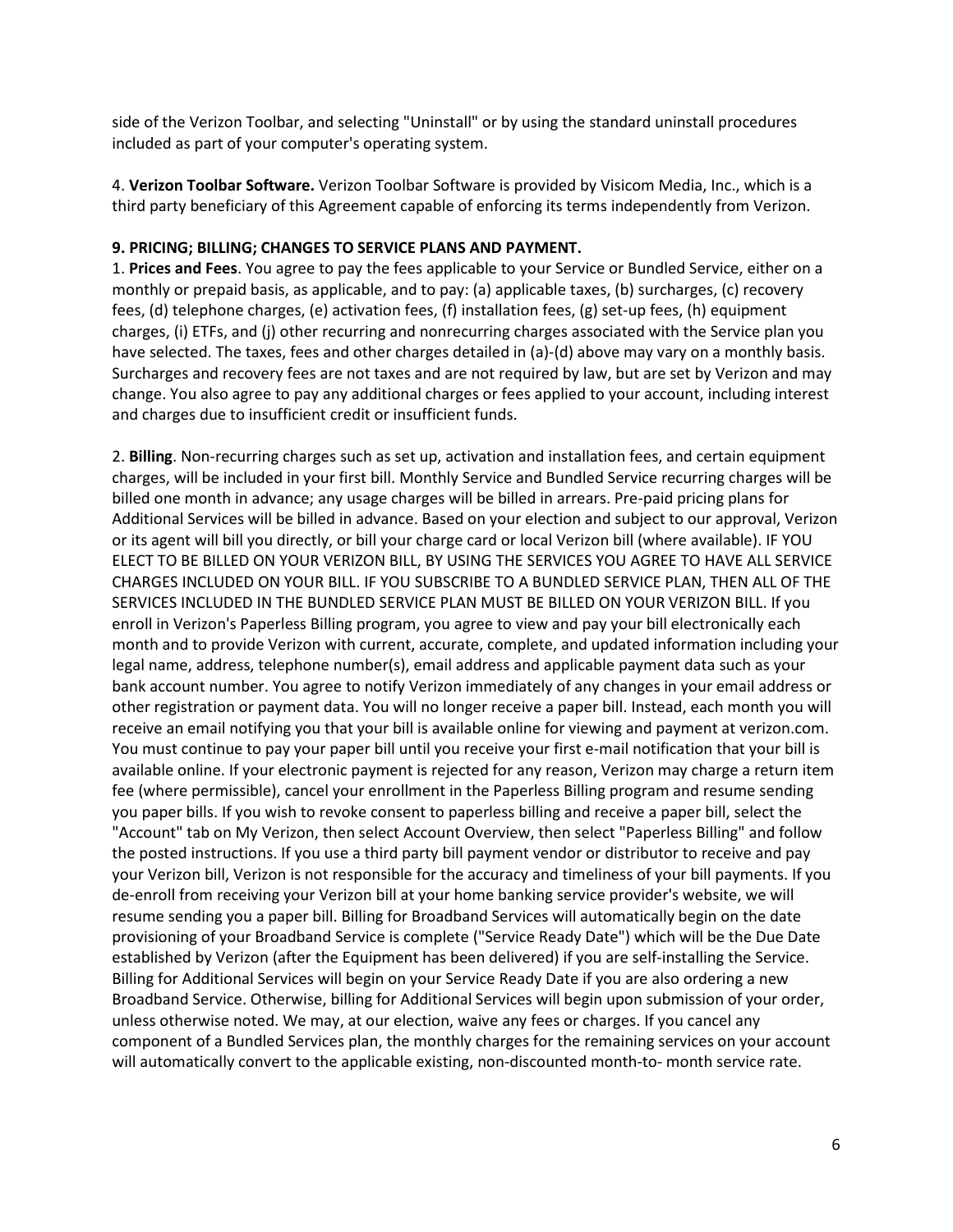3. **Plans with Minimum Terms**. If you choose a Service or Bundled Services plan with a minimum term commitment, you agree to maintain your Service for the term of that plan (a "Term Plan"). For Broadband Services, your Term Plan begins on the later of: (a) the date you change your existing Broadband Service plan to a Term Plan; or (b) your Service Ready Date; for Bundled Services, your Term Plan begins once all Bundled Services have been provisioned. You will begin receiving any discount associated with a Bundled Services plan once all Bundled Services have been provisioned. At the end of any Term Plan you may be given the option to select a new Term Plan. If you do not select a new Term Plan, your Service will automatically convert to a month-to- month Service plan at a monthly fee that may be higher than your current rate. If you select a new Term Plan, the terms of that plan will apply.

4. **Pre-paid Service Plans for Additional Services**. You may be given the option to select a pre-paid service plan for Additional Services ("Prepaid Service Plan") which will begin on the later of: (a) the date of your order, or (b) the date you change to the prepaid service plan. There will be no refunds for prepaid service plans. At the end of any Prepaid service plan, you may be given the option to select a new prepaid service plan. If you do not select a new prepaid service plan, your Service will automatically convert to the then-current month-to-month rate for the Additional Service.

5. **Data Charges**. You acknowledge and agree that you may also incur data charges or fees from a wireless or internet service provider (which may be Verizon or a third party) for accessing online services or purchasing products and services through interactive options available through the Service. You are solely responsible for all charges or fees payable to Verizon or third parties, including all applicable taxes, and you are solely responsible for protecting the security of credit card and other personal information provided to third parties in connection with such transactions.

6. **Money Back Guarantee**. If we provide a money back guarantee ("MBG") for your Service, it will begin on your Service Ready Date. During this MBG period you may cancel your Service and receive a full refund of all monthly, one-time and equipment charges paid to Verizon (provided you return all Equipment in good working condition). If you fail to return the Equipment, an unreturned Equipment fee will apply. ETFs will not apply to Service terminated within the MBG period. The MBG does not apply to customers who change between or renew bundle, monthly, term or other pricing plans. The MBG is limited to one per Subscriber per Service type per Service address.

7. **Discontinuation of Service for Nonpayment**. We may discontinue your Service without notice if Service charges on your telephone bill or charge card are refused for any reason, or if you fail to make payment when due or to provide us with a new charge card expiration date before the existing date expires.

8. **Late Fees**. If any portion of your bill is not paid by the due date, Verizon may charge you a late fee on unpaid balances and may also terminate or suspend your Service without notice. If your charges are billed by your Verizon local carrier, the Late Fee will be equal to the late payment charge that the local exchange carrier applies. If your charges are not billed by your Verizon local carrier, you agree to pay a late fee or interest at the rate set forth, including a minimum late payment charge of five dollars (or the maximum rate allowed by law, whichever is less). The fees that are applicable to your account are displayed on your monthly bill. If Verizon uses a collection agency or legal action to recover monies due, you agree to reimburse us for all expenses we incur to recover such monies, including attorneys' fees. If you fail to pay on time and Verizon refers your account(s) to a third party for collection, a collection fee will be assessed and will be due at the time of the referral to the third party. The fee will be calculated at the maximum percentage permitted by applicable law, not to exceed 18 percent.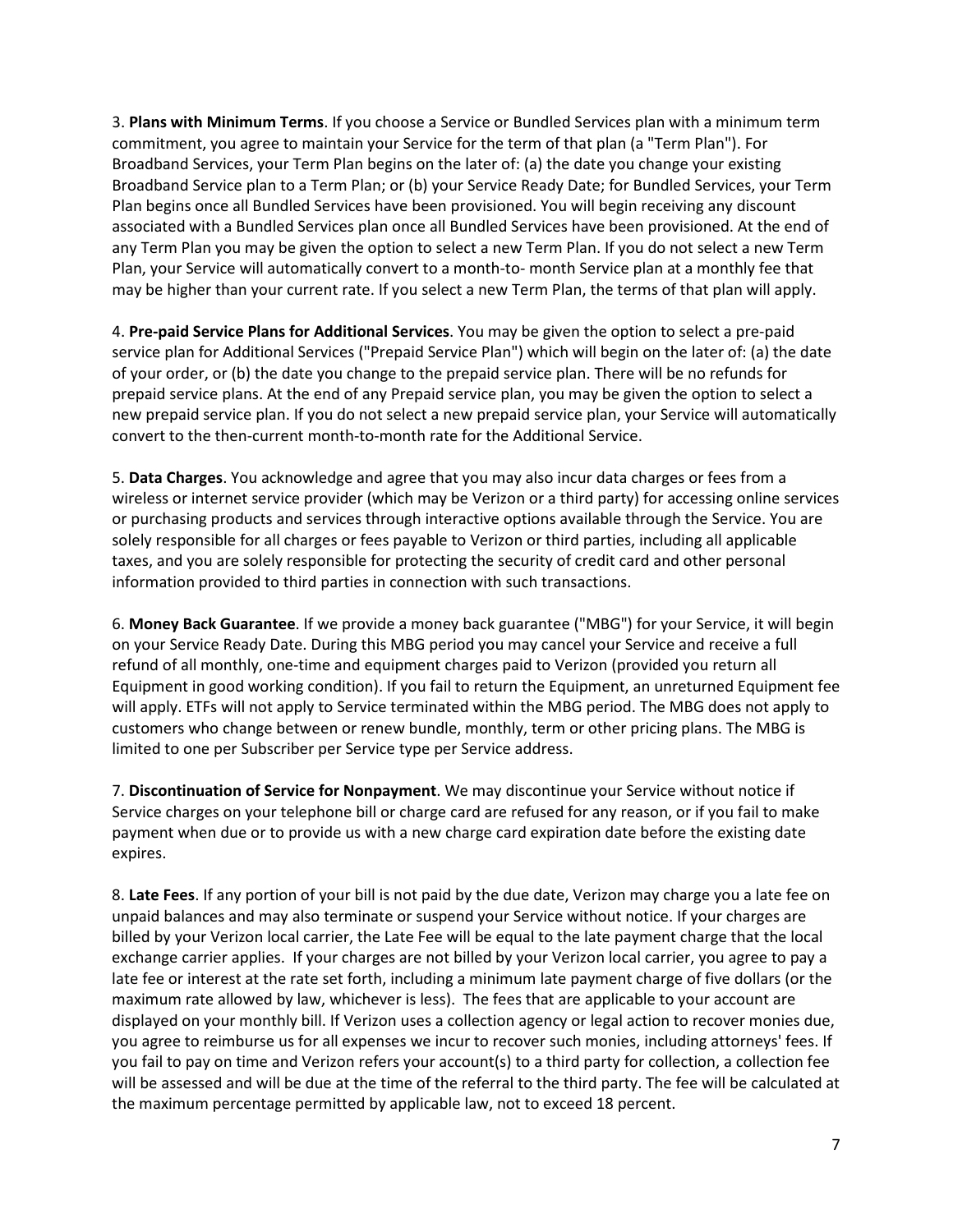9. **Limitation on Special Pricing Promotions**. You may only take advantage of one special pricing promotion during any consecutive twelve (12)-month period. Eligibility for promotional offers may be contingent upon payment of all outstanding Verizon charges.

10. **Refundable Deposit**. We may require that you provide us with a refundable deposit, which will be specified at the time of your order We may also require an additional deposit after activation of the Service if you fail to pay any amounts when due. Within ninety (90) days after termination of your Service, we -will return your Subscriber Deposit, less any unpaid amounts due on your account, including any amounts owed for unreturned or damaged Equipment. Amounts held on deposit will not accrue interest except as required by law.

11. **Credit Related Matters**. We may evaluate your credit history before modifying or providing you Service. In order to establish an account with us and/or obtain or modify Service, we may obtain a report from a consumer credit agency or exchange information with our affiliates in connection with determining your creditworthiness. If you fail to pay your bill, we may submit a negative credit report to a credit reporting agency, which will negatively affect your credit report.

### **10. TERMINATION OR SUSPENSION OF SERVICE.**

1. **Subscribers with Month-to-Month Accounts**. If you are a month-to-month Service customer, either you or Verizon may terminate this Agreement any time and for any reason by giving notice to the other as set forth in this Agreement. Unless otherwise required by applicable law, termination will be effective on the last day of that month's billing cycle, and you are responsible for all charges incurred through that date. Activation or set-up fees paid at the initiation of your Service, if any, are not refundable, except during any applicable MBG period.

2. **Subscribers with Term Plans; Early Termination Fee.** EXCEPT AS OTHERWISE SET FORTH IN THIS AGREEMENT, IF YOUR BROADBAND SERVICE OR ANY COMPONENT OF A BUNDLED SERVICE PLAN IS TERMINATED BY YOU OR BY US AS A RESULT OF VIOLATION BY YOU OF THIS AGREEMENT BEFORE COMPLETING YOUR TERM PLAN, THEN YOU AGREE TO PAY VERIZON THE ETF SET FORTH IN THE PRICING PLAN YOU HAVE CHOSEN. If you terminate Service at your location, your existing Term Plan cannot be carried over to a new Service location. Unless otherwise required by applicable law, termination will be effective on the last day of that month's billing cycle, and you are responsible for all charges incurred through that date.

3. **Termination and/or Suspension by Verizon**. Verizon reserves the right to change, limit, terminate, modify or temporarily or permanently cease providing the Service or any part of it with or without prior notice if we elect to change the Service or a part thereof or if you violate the terms of this Agreement. If Verizon terminates your Service under this Section 10.3, you must immediately stop using the Service and you will be responsible for any applicable fees and/or Equipment (or equipment) charges set forth in Sections 9 and 10. If the termination is a result of violation by you of the terms of this Agreement, you also shall be liable to pay the ETF. If Verizon terminates or ceases to offer service to your location, you shall not be liable to pay the ETF. If your Service is reconnected, a reconnection fee may apply.

4. **Deletion of Data upon Termination**. YOU AGREE THAT IF YOUR SERVICE IS TERMINATED FOR ANY REASON, VERIZON HAS THE RIGHT TO IMMEDIATELY DELETE ALL DATA, FILES AND OTHER INFORMATION (INCLUDING ANY EMAILS, ADDRESS BOOK AND/OR WEB STORAGE CONTENT) STORED IN OR FOR YOUR ACCOUNT WITHOUT FURTHER NOTICE TO YOU.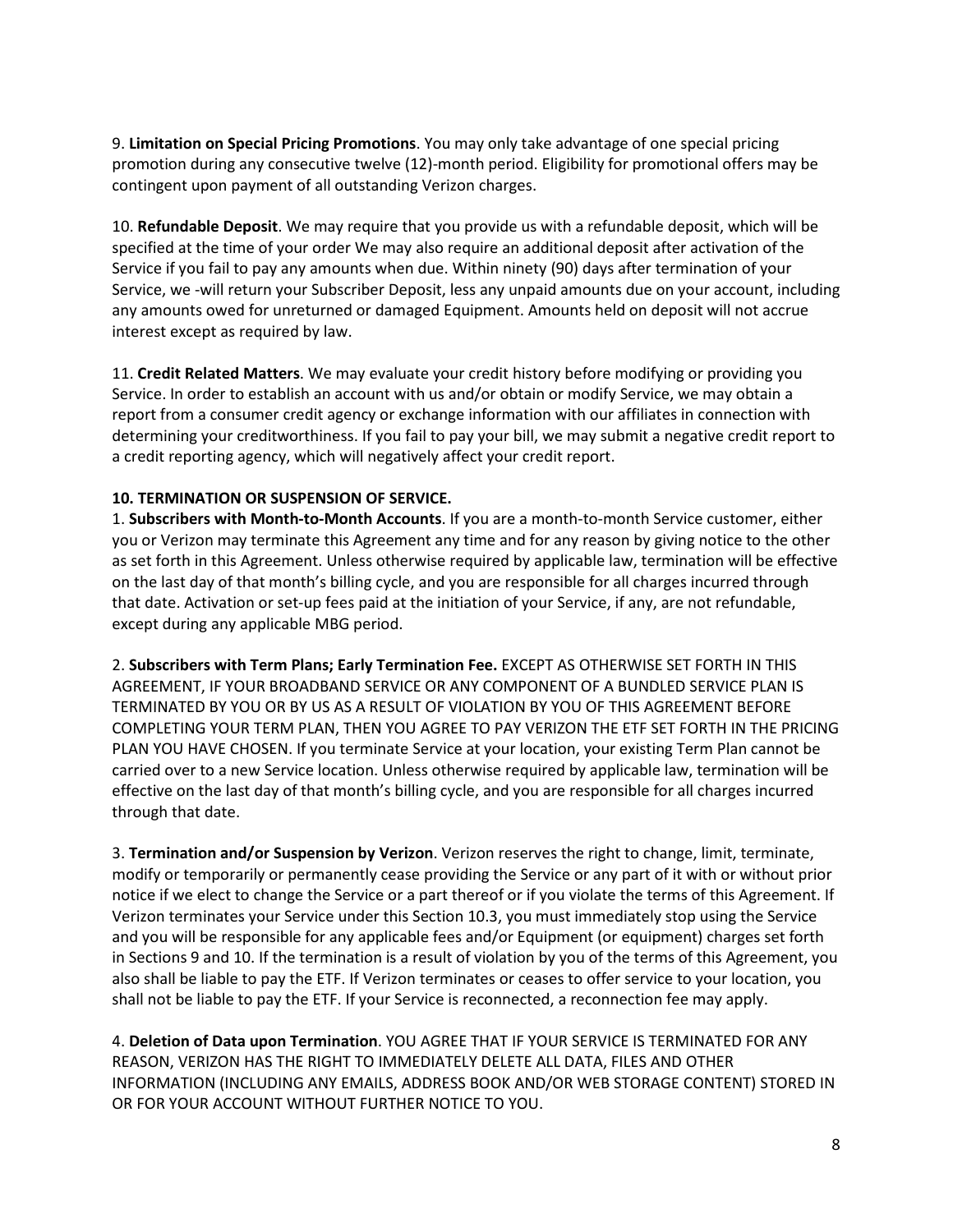5. **Return of Equipment upon Termination**. If your HSI Service is terminated for any reason prior to the end of the first year of service and you received Equipment from Verizon, you must return the Equipment to Verizon or you will be charged for the Equipment. Except as set forth below, if your Fios Internet service is terminated for any reason and you received Equipment, you must return the Equipment to Verizon within 30 days, as instructed by Verizon, or you will be charged for the Equipment. Failure to return any Equipment you received from Verizon, or returning Equipment in a damaged condition (subject only to reasonable wear and tear), will result in the imposition of an Equipment fee that may be substantial. If the Equipment is affixed with a label which includes the following (or similar) message, "PROPERTY OF VERIZON. DO NOT REMOVE FROM PREMISES," then you must not return the Equipment and you will not be charged an Equipment fee as long as the Equipment is left in place in reasonable condition (subject only to reasonable wear and tear).

### **11. MANAGEMENT OF YOUR DATA, COMPUTER AND OTHER DEVICES.**

1. **Your Responsibilities Regarding Management of Your Computer, Other Devices and Data**. Except as set forth in the terms and conditions of any applicable warranty provided with the sale of equipment by Verizon and purchased by you from Verizon, you are solely responsible for obtaining, maintaining and updating all equipment and software necessary to use the Service, and for management of your information, including but not limited to back-up and restoration of your data. YOU AGREE THAT VERIZON IS NOT RESPONSIBLE FOR THE LOSS OF YOUR OR ANY THIRD PARTY DATA OR FOR THE BACK-UP OR RESTORATION OF YOUR OR ANY THIRD PARTY DATA REGARDLESS OF WHETHER THIS DATA IS MAINTAINED ON OUR SERVERS OR YOUR, OR YOUR PERMITTED GUESTS' DEVICE(S). YOU SHOULD ALWAYS BACK-UP ANY IMPORTANT INFORMATION SEPARATELY FROM DATA STORED ON VERIZON'S OR ANY THIRD PARTY'S SERVERS.

2. **Content and Data Management by Verizon**. We reserve the right to: (a) use, copy, display, store, transmit and reformat data transmitted over our network and to distribute such content to multiple Verizon servers for back-up and maintenance purposes; and (b) block or remove any unlawful content you store on or transmit to or from any Verizon server. We do not guarantee the protection of your content or data located on our servers or transmitted across our network (or other networks) against loss, alteration or improper access.

3. **Your Responsibilities Regarding Security**. You agree that you are solely responsible for maintaining the security of your and any permitted guests' computer(s), device(s) and data, including without limitation, encryption of data and protection of your User ID, password and personal and other data. The Service may permit you with the option to provide third parties authorized by you access to the Internet using your Verizon-issued device. If you believe your login credentials have been lost or stolen, or that someone has gained access to your account or login credentials without your permission, call us immediately at 1-800-837-4966. WE STRONGLY RECOMMEND THE USE (AND APPROPRIATE UPDATING) OF COMMERCIAL ANTI-VIRUS, ANTI- SPYWARE AND FIREWALL SOFTWARE. Use of the Verizon network for the distribution, operation, and maintenance of malicious software (viruses, bots, worms, Trojan horses, etc.) is prohibited. Communications to malicious domain names (e.g., domain names used by networks of machines running malicious software) and to malicious Internet protocol addresses (e.g., IP addresses used by networks of machines running malicious software) may be redirected by Verizon to our network security systems at any time without notice as a countermeasure against the operation of malicious software such as "botnets" in the Verizon network. Verizon's security systems may retain certain information such as the date and time of the malicious communication, the IP address it originated from, the domain name involved, and other technical information for cybersecurity purposes.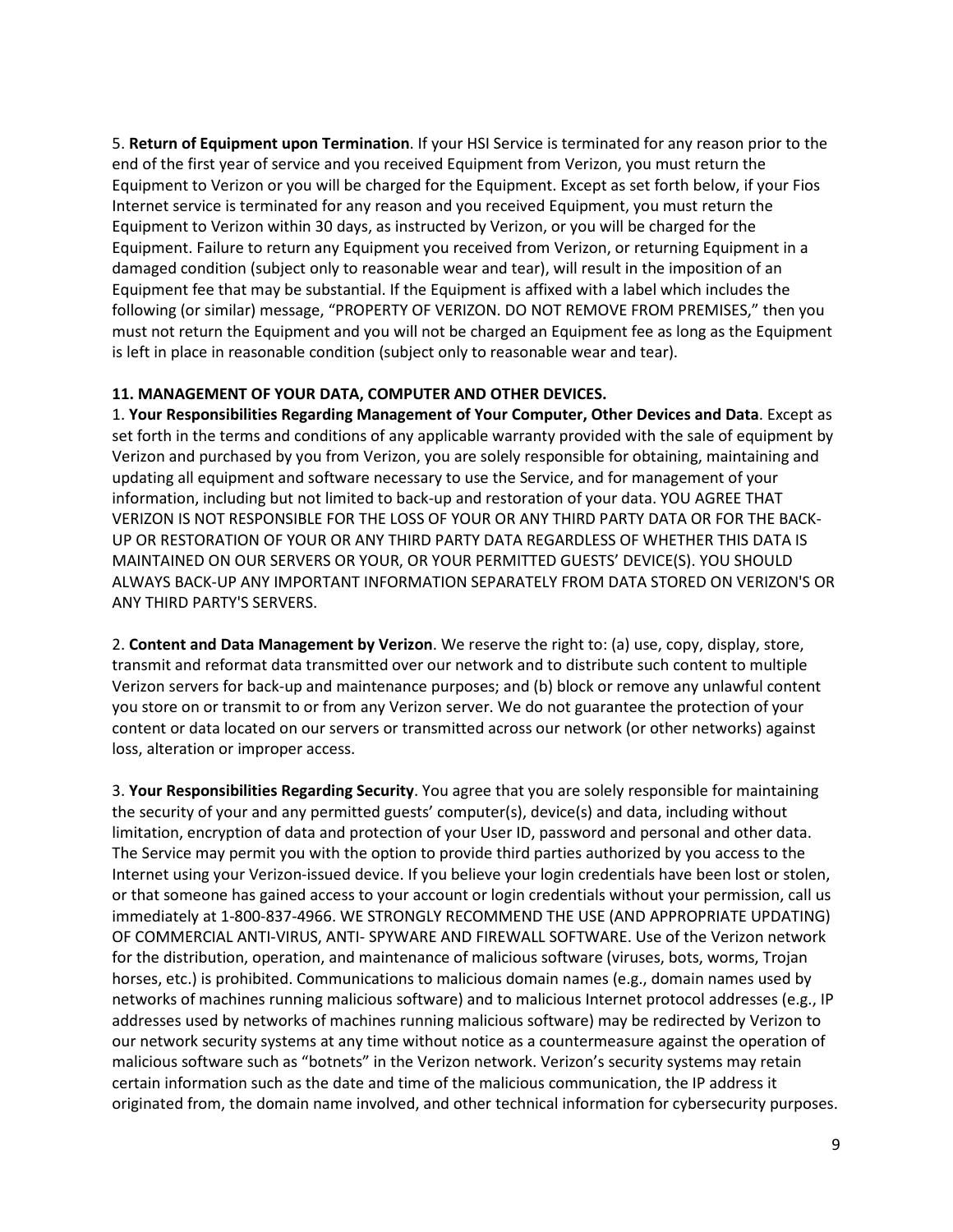Our security systems are configured to not retain end user information contained in the payload of the application layer, if any, that is delivered or uploaded by the compromised machines. WE STRONGLY RECOMMEND THE USE (AND APPROPRIATE UPDATING) OF COMMERCIAL ANTI-VIRUS, ANTI-SPYWARE AND FIREWALL SOFTWARE.

4. **Monitoring of Network Performance by Verizon.** Verizon automatically measures and monitors network performance and the performance of your Internet connection and our network. We also will access and record information about your computer and Equipment's profile and settings and the installation of software we provide. You agree to permit us to access your computer and Equipment and to monitor, adjust and record such data, profiles and settings for the purpose of providing the Service. You also consent to Verizon's monitoring of your Internet connection and network performance, and to our accessing and adjusting your computer and Equipment settings, as they relate to the Service, Software, or other services, which we may offer from time to time. We do not share information collected for the purpose of network or computer performance monitoring or for providing customized technical support outside of Verizon or its authorized vendors, contractors and agents. Verizon reserves the right to modify the password(s) for the router(s) used with the Service in order to safeguard Internet security, the security and privacy of Subscriber information, where required by law, and/or for other good cause to provide, upgrade and maintain the Service, protect the network, other users of the Internet, or our Subscribers.

Should Verizon change such password(s), we will use reasonable means to notify the Subscribers affected, which may include email to a Primary Email Address on file and/or through notice on the Website.

## **12. LIMITATIONS ON USE OF THE SERVICE.**

**1.** You acknowledge and agree that Verizon (a) is not responsible for invalid destinations, transmission errors, or the corruption of your data; and (b) does not guarantee your ability to access all websites, servers or other facilities or that the Service is secure or will meet your needs.

**2.** You acknowledge that the Service will allow access to information which may be sexually explicit, obscene or offensive, or otherwise unsuitable for children. You agree that the supervision of use of the Service by children is your responsibility and that Verizon is not responsible for access by you or any other users to objectionable or offensive content. VERIZON STRONGLY RECOMMENDS THE USE OF COMMERCIALLY AVAILABLE CONTENT FILTERING SOFTWARE.

**3.** You understand and agree that if you type a nonexistent or unavailable Uniform Resource Locator ("URL"), or enter a search term into your browser address bar, Verizon may present you with a Verizon Error Assist web search page containing suggested links based upon the query you entered in lieu of your receiving an NXDOMAIN or similar error message. Verizon's provision of the Error Assist page may impact applications that rely on an NXDOMAIN or similar error message and may override similar browser-based search results pages. If you would prefer not to receive Error Assist pages from Verizon, you should follow the opt-out instructions that are available (a) by clicking on the "About" link on any Error Assist page and (b) if the Verizon Toolbar is installed on your computer, by selecting Toolbar Settings (the wrench icon on the right side of the Verizon Toolbar) and selecting the "Disable Error Assist" option.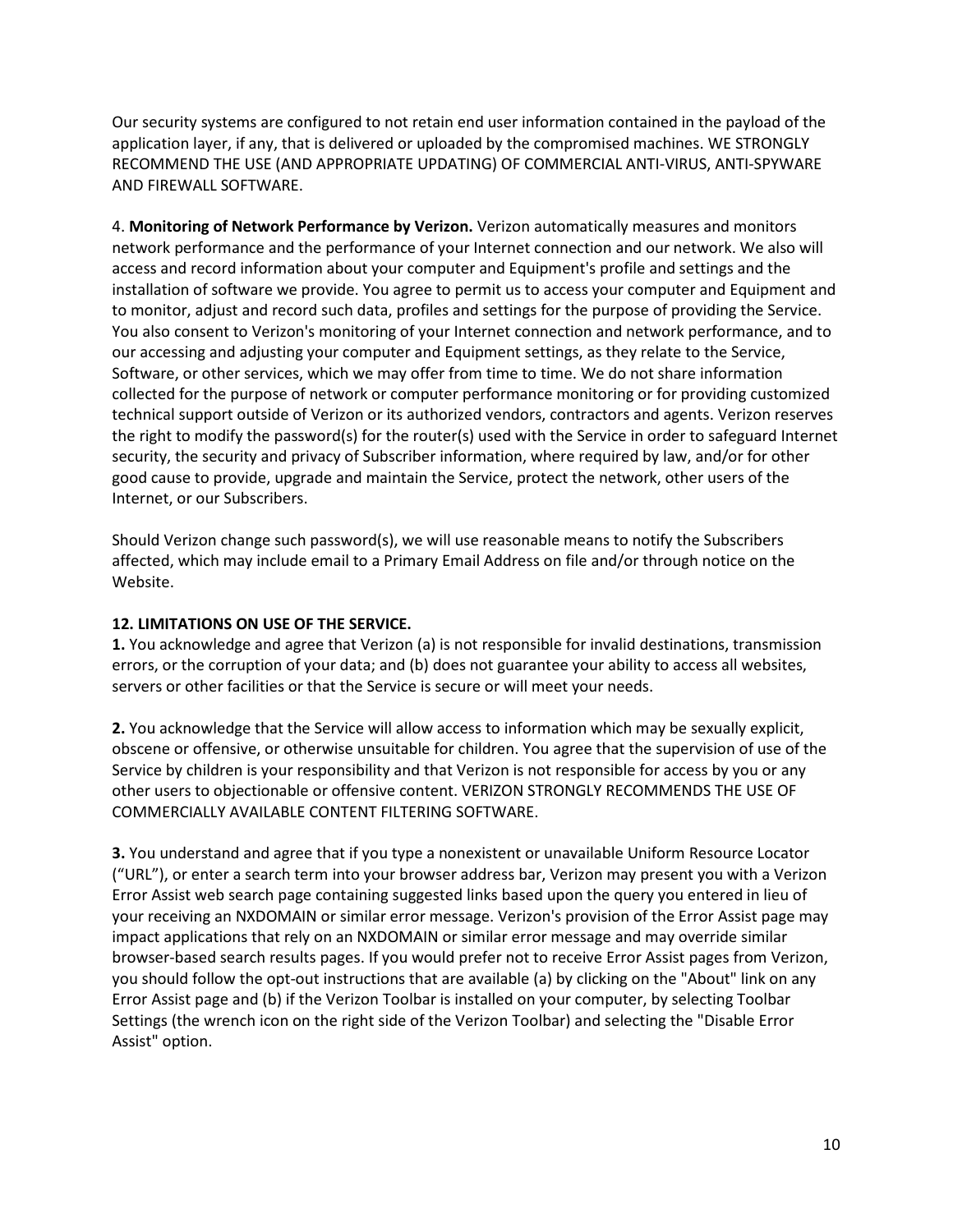**4.** You are not authorized to use any Verizon name or mark as a hypertext link to any Verizon Web site or in any advertising, publicity or in any other commercial manner without the prior written consent of Verizon Licensing Company.

**5.** You agree that Verizon assumes no responsibility for the accuracy, integrity, quality completeness, usefulness or value of any Content, advice or opinions contained in any emails, message boards, chat rooms or community services, Verizon Web Sites or in any other public services or social networks, and that Verizon does not endorse any advice or opinion contained therein, whether or not Verizon provides such service(s). Verizon does not monitor or control such services, although we reserve the right to do so.

**6.** You represent that when you, or your permitted guests' transmit, upload, download, post or submit any content, images or data using the Service you or your permitted guests have the legal right to do so and that your or your permitted guests' use of such content, images or data does not violate the copyright or trademark laws or any other third party rights.

**7.** Websites linked to or from the Service are not reviewed, controlled, or examined by Verizon and you acknowledge and agree that Verizon is not responsible for any losses you incur or claims you may have against the owner of third party websites. The inclusion of any linked websites or content from the Service, including websites or content advertised on the Service, does not imply endorsement of them by Verizon.

**8.** The My Verizon customer portal is provided only for the use of Verizon subscribers and any other use is prohibited. You may view, copy or print pages from the My Verizon solely for personal, noncommercial purposes. You may not otherwise use, modify, copy, print, display, reproduce, distribute, manipulate, or publish any information from My Verizon without the express written permission of Verizon. At any time Verizon may, without notice, make changes to My Verizon or to the online services or products described on My Verizon. Without the express prior written authorization of Verizon, you may not (a) use any data mining robots , hardware or software modules that add a specific feature or service by plugging into an existing larger system , or similar data gathering and extraction tools, scripts, applications, or methods on My Verizon; (b) use any device, software, or hardware to bypass any operational element or to interfere, or attempt to interfere, with the proper working of My Verizon; (c) take any action that imposes an unreasonable or disproportionately large load on My Verizon or its network infrastructure or that adversely affects our network or other customers; (d) decompile, reverse engineer, modify or disassemble any of the software in or associated with the Verizon network and/or servers; (e) use any meta tags or any other "hidden text" utilizing Verizon's name or any Verizon trademark without Verizon's prior written permission; or (f) frame or utilize framing techniques to enclose any trademark, logo, or other proprietary information (including images, text, page layout, or form) of Verizon or use any Verizon trademark except as set forth in our Website Terms of Use located at https://www22.verizon.com/terms, as they are updated from time to time. Unauthorized use of My Verizon or its network infrastructure and/or data display by a person or entity that is not the authorized user of the account is illegal and Verizon reserves the right to take appropriate legal action.

**9.** If you choose to access the Verizon Web Sites from locations outside the United States, you do so on your own initiative and you are responsible for compliance with all applicable local use controls, laws and regulations, including those relating to the transmission of technical data exported from or imported to the United States or the country in which you reside. Verizon makes no representation that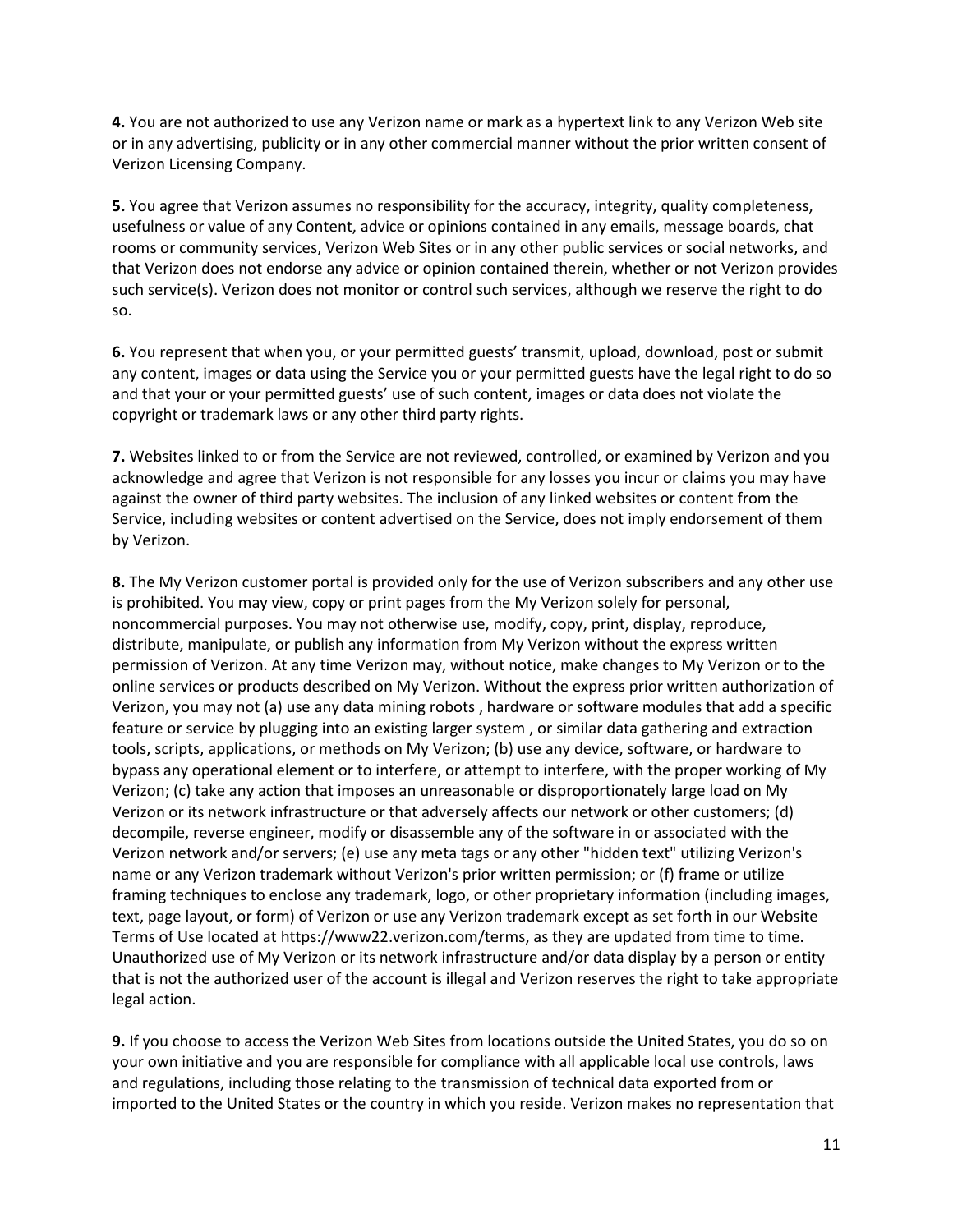materials on the Verizon Web Sites are appropriate or available for use in locations outside the United States and accessing them from territories where their contents are illegal is prohibited.

### **13. WARRANTIES AND LIMITATION OF LIABILITY.**

1. YOU ACKNOWLEDGE AND AGREE THAT THE SERVICE SUPPLIED HEREUNDER IS PROVIDED ON AN "AS IS" OR "AS AVAILABLE" BASIS, WITH ALL FAULTS. EXCEPT AS OTHERWISE SPECIFICALLY SET FORTH IN THIS AGREEMENT AND AS OTHERWISE SPECIFICALLY SET FORTH IN ANY MANUFACTURER WARRANTY FOR ANY EQUIPMENT OR OTHER AUTHORIZED EQUIPMENT PROVIDED BY VERIZON (BUT ONLY IF SUCH WARRANTY IS INCLUDED WITH SUCH EQUIPMENT OR OTHER AUTHORIZED EQUIPMENT PROVIDED BY VERIZON), VERIZON (AND ITS OFFICERS, EMPLOYEES, PARENT, SUBSIDIARIES, AND AFFILIATES) (COLLECTIVELY THE "VERIZON PARTIES"), ITS THIRD PARTY LICENSORS, PROVIDERS AND SUPPLIERS, DISCLAIM ANY AND ALL WARRANTIES AND CONDITIONS FOR THE SERVICE, WHETHER EXPRESS OR IMPLIED, INCLUDING BUT NOT LIMITED TO THE IMPLIED WARRANTIES OF MERCHANTABILITY AND FITNESS FOR A PARTICULAR PURPOSE, ACCURACY, NON-INFRINGEMENT, NON-INTERFERENCE, TITLE, COMPATIBILITY OF COMPUTER SYSTEMS, COMPATIBILITY OF SOFTWARE PROGRAMS, INTEGRATION, AND THOSE ARISING FROM COURSE OF DEALING, COURSE OF TRADE, OR ARISING UNDER STATUTE. ALSO, THERE IS NO WARRANTY OF WORKMANLIKE EFFORT OR LACK OF NEGLIGENCE. NO ADVICE OR INFORMATION GIVEN BY VERIZON OR ITS REPRESENTATIVES SHALL CREATE A WARRANTY WITH RESPECT TO ADVICE PROVIDED.

2. VERIZON DOES NOT WARRANT OR GUARANTEE THAT SERVICE CAN BE PROVISIONED TO YOUR LOCATION, OR THAT PROVISIONING WILL OCCUR ACCORDING TO A SPECIFIED SCHEDULE, EVEN IF VERIZON HAS ACCEPTED YOUR ORDER FOR SERVICE. THE PROVISIONING OF SERVICE IS SUBJECT TO NETWORK AVAILABILITY, CIRCUIT AVAILABILITY, LOOP LENGTH, THE CONDITION OF YOUR TELEPHONE LINE AND WIRING INSIDE YOUR LOCATION, AND YOUR COMPUTER/DEVICE CONFIGURATION AND CAPABILITIES, AMONG OTHER FACTORS. IN THE EVENT YOUR LINE IS NOT PROVISIONED FOR ANY REASON, NEITHER YOU NOR VERIZON SHALL HAVE ANY DUTIES OR OBLIGATIONS UNDER THIS AGREEMENT (OTHER THAN YOUR OBLIGATION TO RETURN ANY EQUIPMENT).

3. VERIZON DOES NOT WARRANT THAT ANY OF THE SERVICE, EQUIPMENT, OR OTHER EQUIPMENT AUTHORIZED BY VERIZON FOR USE IN CONNECTION WITH THE SERVICE WILL PERFORM AT A PARTICULAR SPEED, BANDWIDTH OR DATA THROUGHPUT RATE, OR WILL BE UNINTERRUPTED, ERROR-FREE, SECURE, OR FREE OF VIRUSES, WORMS, DISABLING CODE OR CONDITIONS, OR THE LIKE. VERIZON SHALL NOT BE LIABLE FOR LOSS OF YOUR DATA, OR IF CHANGES IN OPERATION, PROCEDURES, OR SERVICES REQUIRE MODIFICATION OR ALTERATION OF YOUR EQUIPMENT (INCLUDING ANY OTHER EQUIPMENT AUTHORIZED BY VERIZON FOR USE IN CONNECTION WITH THE SERVICE), RENDER THE SAME OBSOLETE OR OTHERWISE AFFECT ITS PERFORMANCE.

4. IN NO EVENT SHALL THE VERIZON PARTIES OR VERIZON'S THIRD PARTY LICENSORS, PROVIDERS OR SUPPLIERS BE LIABLE FOR: (A) ANY INDIRECT, PUNITIVE, SPECIAL, CONSEQUENTIAL OR INCIDENTAL DAMAGES, INCLUDING WITHOUT LIMITATION, LOST PROFITS OR LOSS OF REVENUE, LOSS OF PROGRAMS OR INFORMATION OR DAMAGE TO DATA ARISING OUT OF THE USE, PARTIAL USE OR INABILITY TO USE THE SERVICE, OR RELIANCE ON OR PERFORMANCE OF THE SERVICE, REGARDLESS OF THE TYPE OF CLAIM OR THE NATURE OF THE CAUSE OF ACTION, INCLUDING WITHOUT LIMITATION, THOSE ARISING UNDER CONTRACT, TORT, NEGLIGENCE OR STRICT LIABILITY, EVEN IF VERIZON HAS BEEN ADVISED OF THE POSSIBILITY OF SUCH CLAIM OR DAMAGES, OR (B) ANY CLAIMS AGAINST YOU BY ANY OTHER PARTY.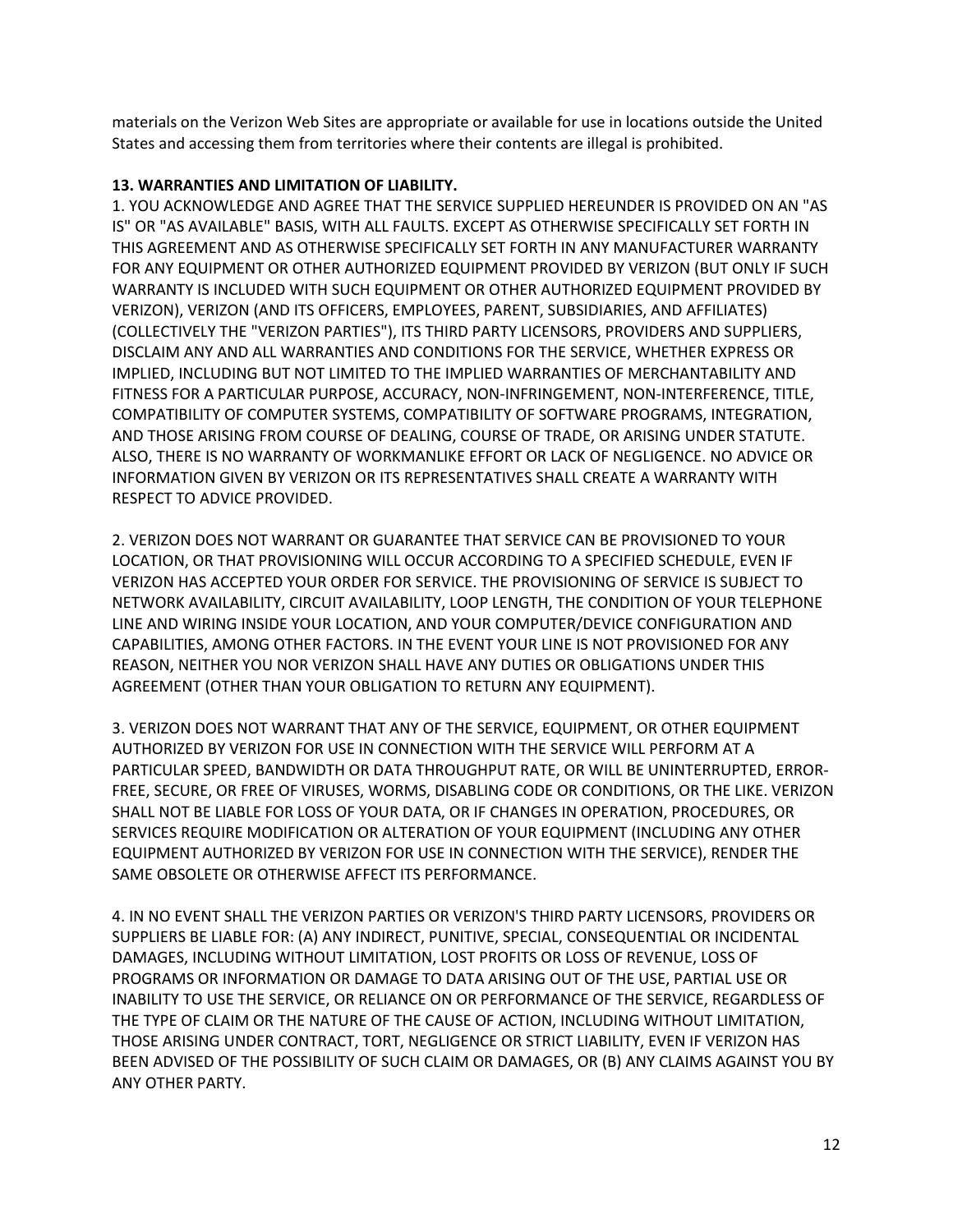5. THE LIABILITY OF THE VERIZON PARTIES, OR (SUBJECT TO ANY DIFFERENT LIMITATIONS OF LIABILITY IN THIRD PARTY END USER LICENSE OR OTHER AGREEMENTS) OUR THIRD PARTY LICENSORS, PROVIDERS OR SUPPLIERS, FOR ALL CATEGORIES OF DAMAGES SHALL NOT EXCEED A PRO RATA CREDIT FOR THE MONTHLY FEES (EXCLUDING ALL NONRECURRING CHARGES, REGULATORY FEES, SURCHARGES, FEES AND TAXES) YOU HAVE PAID TO VERIZON FOR THE SERVICE DURING THE SIX (6) MONTH PERIOD PRIOR TO WHEN SUCH CLAIM AROSE, WHICH SHALL BE YOUR SOLE AND EXCLUSIVE REMEDY REGARDLESS OF THE TYPE OF CLAIM OR NATURE OF THE CAUSE OF ACTION. THE FOREGOING LIMITATIONS SHALL APPLY TO THE FULL EXTENT PERMITTED BY LAW, AND ARE NOT INTENDED TO ASSERT ANY LIMITATIONS OR DEFENSES WHICH ARE PROHIBITED BY LAW.

6. ALL LIMITATIONS AND DISCLAIMERS STATED IN THIS SECTION 13 ALSO APPLY TO VERIZON'S THIRD PARTY LICENSORS, PROVIDERS AND SUPPLIERS, AS THIRD PARTY BENEFICIARIES OF THIS AGREEMENT.

7. THE REMEDIES EXPRESSLY SET FORTH IN THIS AGREEMENT ARE YOUR SOLE AND EXCLUSIVE REMEDIES. YOU MAY HAVE ADDITIONAL RIGHTS UNDER CERTAIN LAWS (SUCH AS CONSUMER LAWS), WHICH DO NOT ALLOW THE EXCLUSION OF IMPLIED WARRANTIES, OR THE EXCLUSION OR LIMITATION OF CERTAIN DAMAGES. IF THESE LAWS APPLY, OUR EXCLUSIONS OR LIMITATIONS MAY NOT APPLY TO YOU.

### **14. INDEMNIFICATION.**

You agree to defend, indemnify and hold harmless the Verizon Parties from and against all liabilities, costs and expenses, including reasonable attorneys' and experts' fees, related to or arising from your use of the Service or any other equipment used in connection with the Service (or the use of your Service or any such equipment by anyone else): (a) in violation of applicable laws, regulations or this Agreement; (b) to access the Internet or to transmit or post any message, information, software, images or other materials via the Internet; (c) in any manner that harms any person or results in the personal injury or death of any person or in damage to or loss of any tangible or intangible (including data) property; or (d) in any manner that results in claims for infringement of any intellectual property rights.

### **15. NOTICES.**

**Notice for Arbitration.** If either of us intends to seek arbitration under this Agreement, the party seeking arbitration must first notify the other party of the dispute in writing at least 30 days in advance of initiating the arbitration. Notice to Verizon should be sent to NoticeofDispute@verizon.com or to Verizon Dispute Resolution Manager, One Verizon Way, VC54N090, Basking Ridge, NJ 07920. A copy of the Notice of Dispute form can be obtained from NoticeofDispute@verizon.com or from the Verizon Dispute Resolution Manager, and can also be found at www.verizon.com/terms/disputes. The notice must describe the nature of the claim and the relief being sought. Other notices required under this Agreement by you must be provided to us at P.O. Box 11328, St. Petersburg, FL 33733, Attention: Customer Service in the manner set forth in the Contact Us section of the Website. Notice by Verizon to you (including notice of changes to this Agreement under Section 3) shall be deemed given when: (a) transmitted to your Primary Email Address; or (b) mailed via the US mail or hand-delivered to your address on file with us; (c) when posted to the Announcements page of the Website; or (d) when handdelivered to your Premises, as applicable. Mailed notices may also be included in our billing statements to you.

### **16. GENERAL PROVISIONS.**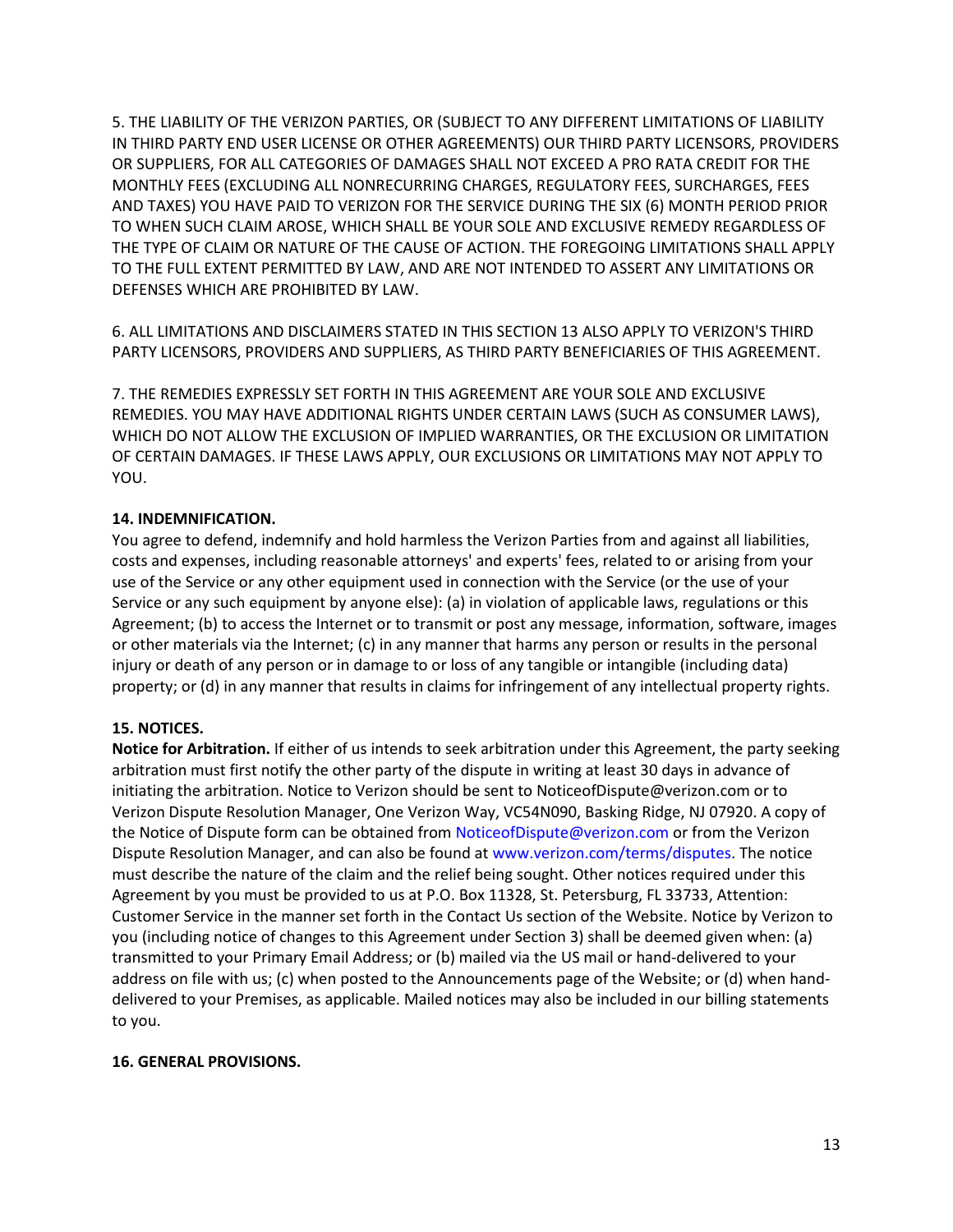1. All obligations of the parties under this Agreement, which, by their nature, would continue beyond the termination of this Agreement, including without limitation, those relating to Limitation of Liability (Section 13) and Indemnification (Section 14), shall survive such termination.

2. Verizon will not be liable for delays, damages or failures in performance due to causes beyond its reasonable control, including, but not limited to, acts of a governmental body, acts of God, acts of third parties, fires, floods, strikes, work slow-downs or other labor-related activity, or an inability to obtain necessary equipment or services.

3. You may not assign or otherwise transfer this Agreement, or your rights or obligations under it, in whole or in part, to any other person. Any attempt to do so shall be void. We may freely assign all or any part of this Agreement with or without notice and you agree to make all subsequent payments as directed.

**4. Except as otherwise required by law, you and Verizon agree that the Federal Arbitration Act and the substantive laws of the state of the customer's billing address, without reference to its principles of conflicts of laws, will be applied to govern, construe and enforce all of the rights and duties of the parties arising from or relating in any way to the subject matter of this Agreement. UNLESS YOU AND VERIZON AGREE OTHERWISE, YOU AND VERIZON CONSENT TO THE EXCLUSIVE PERSONAL JURISDICTION OF AND VENUE IN AN ARBITRATION OR SMALL CLAIMS COURT LOCATED IN THE COUNTY OF THE CUSTOMER'S BILLING ADDRESS FOR ANY SUITS OR CAUSES OF ACTION CONNECTED IN ANY WAY, DIRECTLY OR INDIRECTLY, TO THE SUBJECT MATTER OF THIS AGREEMENT OR TO THE SERVICE. Except as otherwise required by law, including state laws relating to consumer transactions, any cause of action or claim you may have with respect to the Service must be commenced within one (1) year after the claim or cause of action arises or such claim or cause of action is barred.** 

5. Use, duplication or disclosure by any Government entity is subject to restrictions set forth, as applicable, in subparagraphs (a) through (d) of the Commercial Computer-Restricted Rights clause at FAR 52.227-19, FAR 12.212, DFARS 227.7202, or in subparagraph (c)(1)(ii) of the Rights in Technical Data and Computer Software clause of DFARS 252.227-7013, and in similar clauses in the NASA FAR Supplement. Contractor/manufacturer is Verizon or its licensors and suppliers. The use of Software and documentation is further restricted in accordance with the terms of this Agreement. Any export of the Software is strictly prohibited.

6. Verizon's failure at any time to insist upon strict compliance with any of the provisions of this Agreement shall not be construed to be a waiver of such terms in the future. If any provision of this Agreement is determined to be invalid, illegal or unenforceable, the remaining provisions of this Agreement shall remain in full force and effect and the unenforceable portion shall be construed as nearly as possible to reflect the original intentions of the parties.

7. This Agreement, including all Policies referred to herein and posted on the Website, constitutes the entire agreement between you and Verizon with respect to the subject matter hereto and supersedes any and all prior or contemporaneous agreements whether written or oral. No changes by you to this Agreement shall be effective unless agreed to in a writing signed by an authorized person at Verizon.

### **17. VOLUNTARY MEDIATION.**

Verizon offers customers the option of participating in a free internal mediation program. This program is entirely voluntary and does not affect either party's rights in any other aspect of the dispute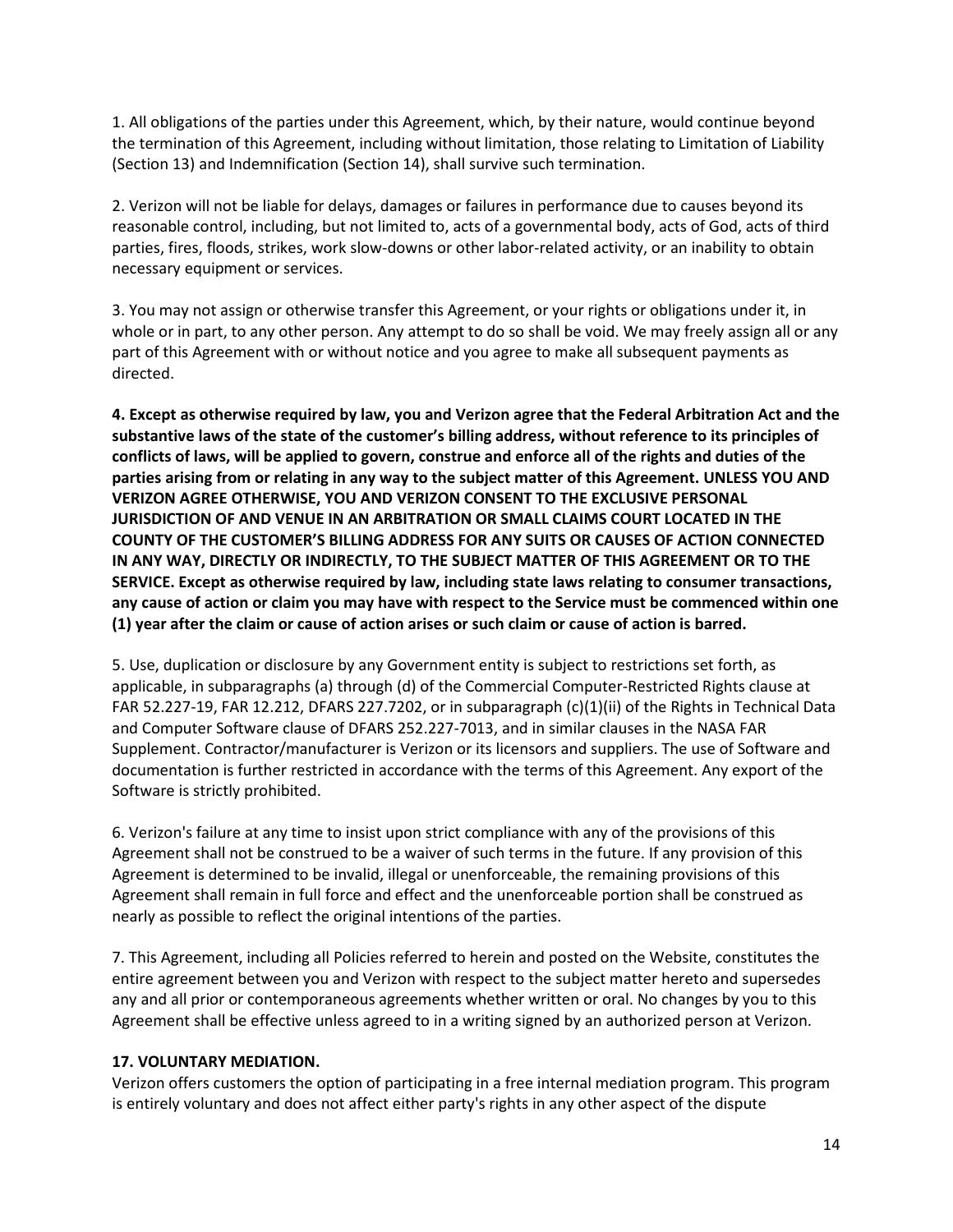resolution procedures outlined in Section 18. In our voluntary mediation program, we will assign an employee who is not directly involved in the dispute to help both sides reach an agreement. That person has all the rights and protections of a mediator and the process has all of the protections associated with mediation. For example, nothing said in the mediation can be used later in an arbitration or lawsuit. If you would like to know more, or you would like to start the mediation process, please contact us at NoticeofDispute@verizon.com or through Verizon Dispute Resolution Manager, One Verizon Way, VC54N090, Basking Ridge, NJ 07920, for a notice of customer dispute form. A copy of the Notice of Dispute form can also be found at www.verizon.com/terms/disputes.

Fill out and send the Notice of Dispute Form to us according to the directions on the form.

### **18. ARBITRATION OR SMALL CLAIMS ACTIONS.**

**WE HOPE TO MAKE YOU A HAPPY CUSTOMER, BUT IF THERE'S AN ISSUE THAT NEEDS TO BE RESOLVED, THIS SECTION OUTLINES WHAT'S EXPECTED OF BOTH OF US.** YOU AND VERIZON BOTH AGREE TO RESOLVE DISPUTES ONLY BY ARBITRATION OR IN SMALL CLAIMS COURT. THERE IS NO JUDGE OR JURY IN ARBITRATION, AND THE PROCEDURES MAY BE DIFFERENT, BUT AN ARBITRATOR CAN AWARD YOU THE SAME DAMAGES AND RELIEF, AND MUST HONOR THE SAME TERMS IN THIS AGREEMENT, AS A COURT WOULD. IF THE LAW ALLOWS FOR AN AWARD OF ATTORNEYS' FEES, AN ARBITRATOR CAN AWARD THEM TOO. WE ALSO BOTH AGREE THAT:

**1.** THE FEDERAL ARBITRATION ACT APPLIES TO THIS AGREEMENT. EXCEPT FOR SMALL CLAIMS COURT CASES THAT QUALIFY, ANY DISPUTE THAT IN ANY WAY RELATES TO OR ARISES OUT OF THIS AGREEMENT OR FROM ANY EQUIPMENT, PRODUCTS AND SERVICES YOU RECEIVE FROM US (OR FROM ANY ADVERTISING FOR ANY SUCH PRODUCTS OR SERVICES) WILL BE RESOLVED BY ONE OR MORE NEUTRAL ARBITRATORS BEFORE THE AMERICAN ARBITRATION ASSOCIATION ("AAA"). YOU CAN ALSO BRING ANY ISSUES YOU MAY HAVE TO THE BETTER BUSINESS BUREAU ("BBB"), ATTENTION OF FEDERAL, STATE, OR LOCAL GOVERNMENT AGENCIES, AND IF THE LAW ALLOWS, THEY CAN SEEK RELIEF AGAINST US FOR YOU.

**2.** UNLESS YOU AND VERIZON AGREE OTHERWISE, THE ARBITRATION WILL TAKE PLACE IN THE COUNTY OF YOUR BILLING ADDRESS. FOR CLAIMS OVER \$10,000, THE AAA'S ARBITRATION RULES WILL APPLY; IN SUCH CASES, THE LOSER CAN ASK FOR A PANEL OF THREE NEW ARBITRATORS TO REVIEW THE AWARD. FOR CLAIMS OF \$10,000 OR LESS, THE PARTY BRINGING THE CLAIM CAN CHOOSE THE AAA'S RULES FOR BINDING ARBITRATION OR, ALTERNATIVELY, CAN BRING AN INDIVIDUAL ACTION IN SMALL CLAIMS COURT. YOU CAN GET PROCEDURES, RULES AND FEE INFORMATION FROM THE AAA (WWW.ADR.ORG), OR FROM US. FOR CLAIMS OF \$10,000 OR LESS, YOU CAN CHOOSE WHETHER YOU WOULD LIKE THE ARBITRATION CARRIED OUT BASED ONLY ON DOCUMENTS SUBMITTED TO THE ARBITRATOR, OR BY A HEARING IN–PERSON OR BY PHONE.

**3.** THIS AGREEMENT DOES NOT ALLOW CLASS OR COLLECTIVE ARBITRATIONS EVEN IF THE AAA PROCEDURES OR RULES WOULD. NOTWITHSTANDING ANY OTHER PROVISION OF THIS AGREEMENT, THE ARBITRATOR SHALL NOT HAVE THE POWER TO DETERMINE THAT CLASS ARBITRATION IS PERMISSIBLE. THE ARBITRATOR ALSO SHALL NOT HAVE THE POWER TO PRESIDE OVER CLASS OR COLLECTIVE ARBITRATION, OR TO AWARD ANY FORM OF CLASSWIDE OR COLLECTIVE REMEDY. INSTEAD, THE ARBITRATOR SHALL HAVE POWER TO AWARD MONEY OR INJUNCTIVE RELIEF ONLY IN FAVOR OF THE INDIVIDUAL PARTY SEEKING RELIEF AND ONLY TO THE EXTENT NECESSARY TO PROVIDE RELIEF WARRANTED BY THAT PARTY'S INDIVIDUAL CLAIM. NO CLASS OR REPRESENTATIVE OR PRIVATE ATTORNEY GENERAL THEORIES OF LIABILITY OR PRAYERS FOR RELIEF MAY BE MAINTAINED IN ANY ARBITRATION HELD UNDER THIS AGREEMENT. NO AAA RULE WILL APPLY IF IT CONFLICTS WITH THE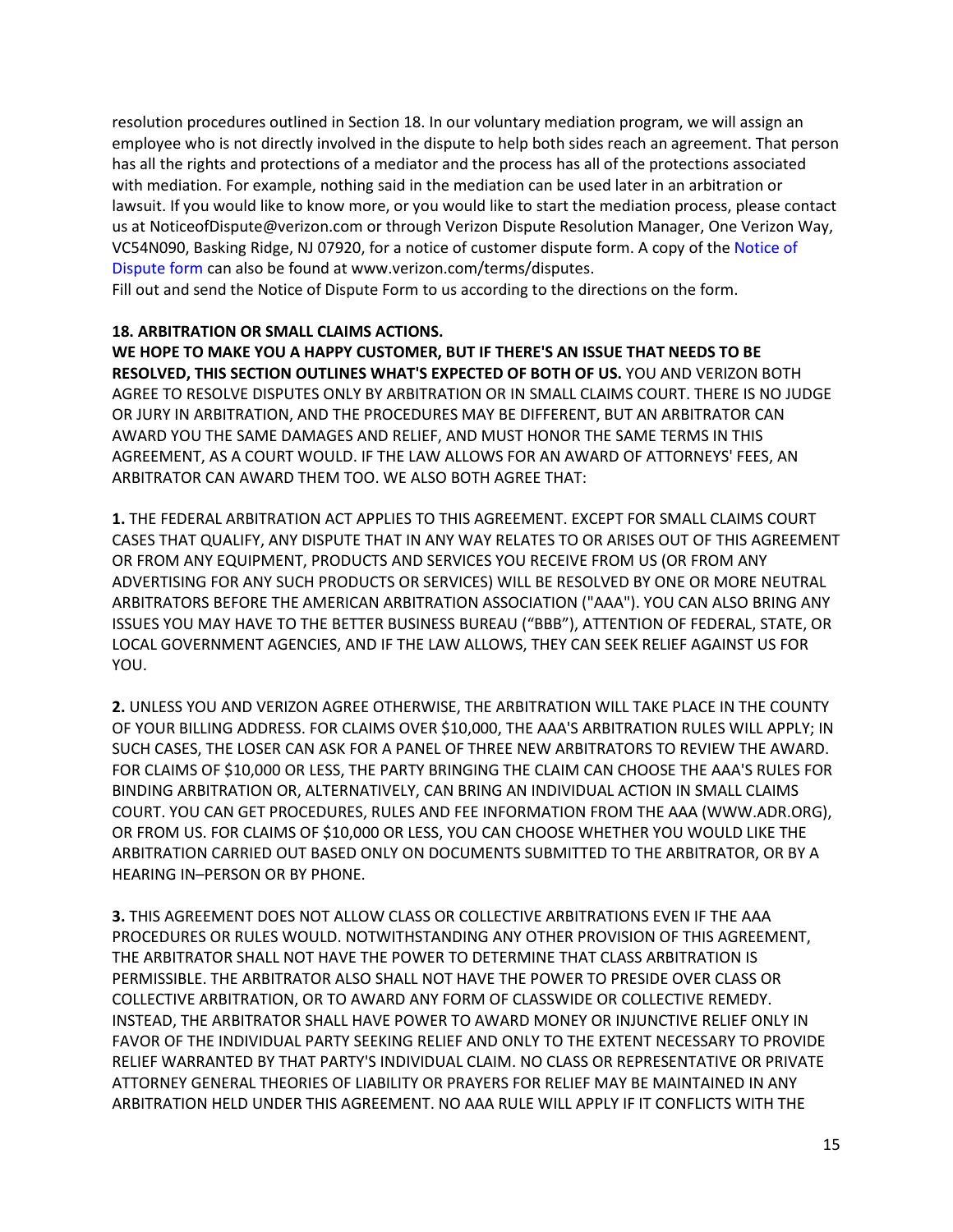PROVISIONS OF THIS AGREEMENT. IN ADDITION, NOTWITHSTANDING ANY CONTRARY PROVISION IN THE AAA OR BBB RULES, THE ARBITRATOR WILL BE BOUND TO APPLY LEGAL PRINCIPLES AND THE LAWS THAT GOVERN THIS AGREEMENT, AND DOES NOT HAVE THE POWER TO AWARD ANY RELIEF THAT IS NOT AUTHORIZED BY SUCH LAWS.

**4.** IF EITHER OF US INTENDS TO SEEK ARBITRATION UNDER THIS AGREEMENT, THE PARTY SEEKING ARBITRATION MUST FIRST NOTIFY THE OTHER PARTY OF THE DISPUTE IN WRITING AT LEAST 30 DAYS IN ADVANCE OF INITIATING THE ARBITRATION. NOTICE TO VERIZON SHOULD BE SENT TO NOTICEOFDISPUTE@VERIZON.COM OR TO VERIZON DISPUTE RESOLUTION MANAGER, ONE VERIZON WAY, VC54N090, BASKING RIDGE, NJ 07920. THE NOTICE MUST DESCRIBE THE NATURE OF THE CLAIM AND THE RELIEF BEING SOUGHT. IF WE ARE UNABLE TO RESOLVE OUR DISPUTE WITHIN 30 DAYS, EITHER PARTY MAY THEN PROCEED TO FILE A CLAIM FOR ARBITRATION. VERIZON WILL PAY ANY FILING FEE THAT THE AAA CHARGES YOU FOR ARBITRATION OF THE DISPUTE. IF YOU PROVIDE US WITH SIGNED WRITTEN NOTICE THAT YOU CANNOT PAY THE FILING FEE, VERIZON WILL PAY THE FEE DIRECTLY TO THE AAA. IF THAT ARBITRATION PROCEEDS, WE'LL ALSO PAY ANY ADMINISTRATIVE AND ARBITRATOR FEES CHARGED LATER, AS WELL AS FOR ANY APPEAL TO A PANEL OF THREE NEW ARBITRATORS (IF THE ARBITRATION AWARD IS APPEALABLE UNDER THIS AGREEMENT).

**5.** WE MAY, BUT ARE NOT OBLIGATED TO, MAKE A WRITTEN SETTLEMENT OFFER ANYTIME BEFORE THE ARBITRATION EVIDENTIARY HEARING BEGINS (OR, IF THERE IS NO EVIDENTIARY HEARING, BEFORE THE PARTIES COMPLETE SUBMISSION OF THEIR EVIDENCE TO THE ARBITRATOR). THE AMOUNT OR TERMS OF ANY SETTLEMENT OFFER MAY NOT BE DISCLOSED TO THE ARBITRATOR UNTIL AFTER THE ARBITRATOR ISSUES AN AWARD ON THE CLAIM. IF YOU DO NOT ACCEPT THE OFFER AND THE ARBITRATOR AWARDS YOU AN AMOUNT OF MONEY THAT IS MORE THAN OUR OFFER BUT LESS THAN \$5000, OR IF WE DO NOT MAKE YOU AN OFFER AND THE ARBITRATOR AWARDS YOU ANY AMOUNT OF MONEY BUT LESS THAN \$5000, THEN WE AGREE TO PAY YOU

\$5000 INSTEAD OF THE AMOUNT AWARDED. IN THAT CASE WE ALSO AGREE TO PAY ANY REASONABLE ATTORNEYS' FEES AND EXPENSES, REGARDLESS OF WHETHER THE LAW REQUIRES IT FOR YOUR CASE. IF THE ARBITRATOR AWARDS YOU MORE THAN \$5000, THEN WE WILL PAY YOU THE AMOUNT AWARDED. **6.** AN ARBITRATION AWARD AND ANY JUDGMENT CONFIRMING IT APPLY ONLY TO THAT SPECIFIC CASE; IT CANNOT BE USED IN ANY OTHER CASE EXCEPT TO ENFORCE THE AWARD ITSELF.

**7.** IF FOR SOME REASON THE PROHIBITION ON CLASS ARBITRATIONS SET FORTH IN SUBSECTION 18.3 CANNOT BE ENFORCED, THEN THE AGREEMENT TO ARBITRATE WILL NOT APPLY.

**8.** IF FOR ANY REASON A CLAIM PROCEEDS IN COURT RATHER THAN THROUGH ARBITRATION, YOU AND VERIZON AGREE THAT THERE WILL NOT BE A JURY TRIAL. YOU AND VERIZON UNCONDITIONALLY WAIVE ANY RIGHT TO TRIAL BY JURY IN ANY ACTION, PROCEEDING OR COUNTERCLAIM ARISING OUT OF OR RELATING TO THIS AGREEMENT IN ANY WAY. IN THE EVENT OF LITIGATION, THIS PARAGRAPH MAY BE FILED TO SHOW A WRITTEN CONSENT TO A TRIAL BY THE COURT.

> **V 17- 3 – Internet TOS Effective Date September 12, 2017**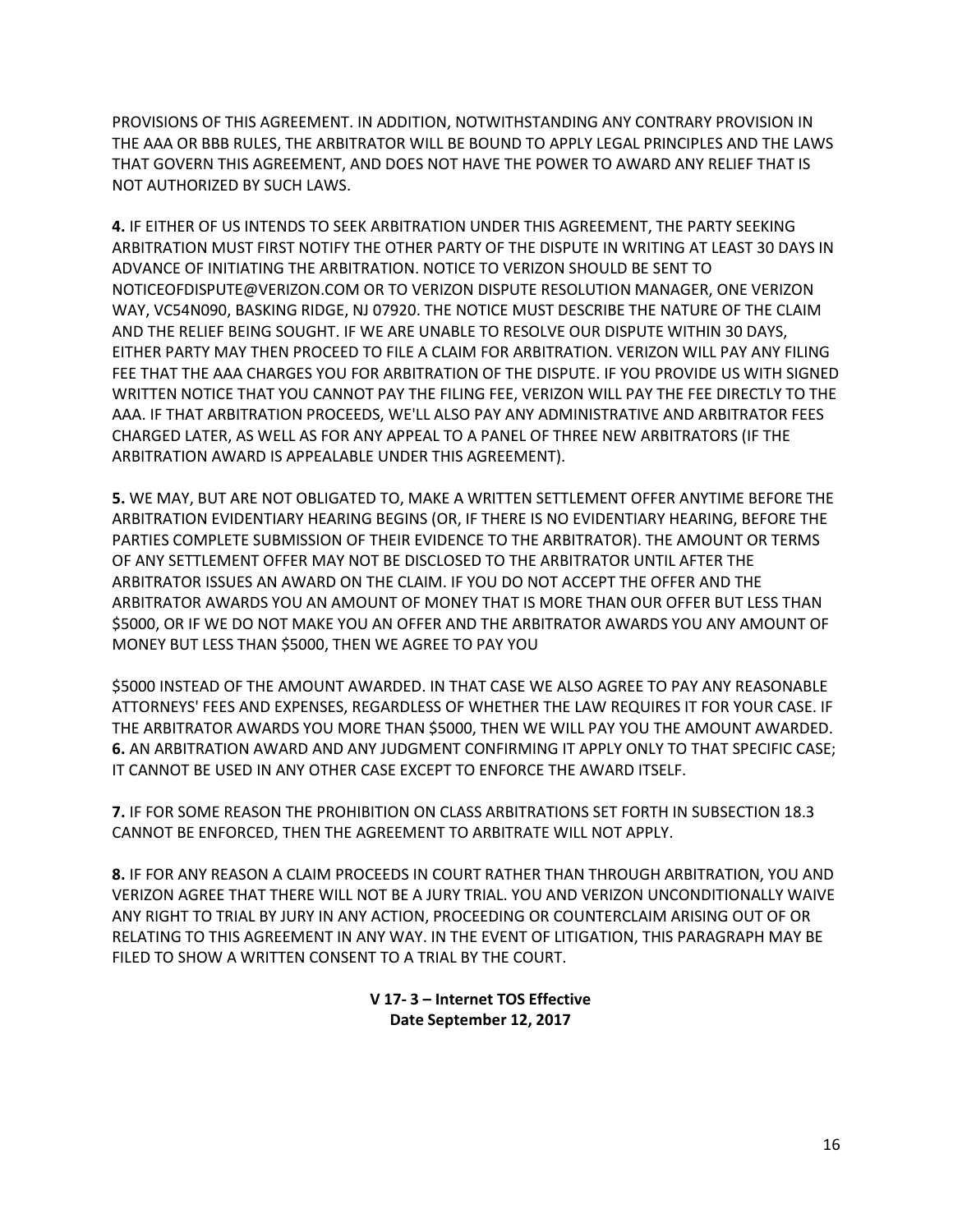## **ATTACHMENT A ACCEPTABLE USE POLICY**

1. **General Policy:** Verizon reserves the sole discretion to deny or restrict your Service, or immediately to suspend or terminate your Service, if the use of your Service by you or anyone using it, in our sole discretion, violates the Agreement or other Verizon policies, is objectionable or unlawful, interferes with the functioning or use of the Internet or the Verizon network by Verizon or other users, or violates the terms of this Acceptable Use Policy ("AUP").

2. **Specific Examples of AUP Violations.** The following are examples of conduct which may lead to termination of your Service. Without limiting the general policy in Section 1, it is a violation of the Agreement and this AUP to: (a) access without permission or right the accounts or computer systems of others, to spoof the URL, DNS or IP addresses of Verizon or any other entity, or to penetrate the security measures of Verizon or any other person's computer system, or to attempt any of the foregoing; (b) transmit uninvited communications, data or information, or engage in other similar activities, including without limitation, "spamming", "flaming" or denial of service attacks; (c) intercept, interfere with or redirect email or other transmissions sent by or to others; (d) introduce viruses, worms, harmful code or Trojan horses on the Internet; (e) post off-topic information on message boards, chat rooms or social networking sites; (f) engage in conduct that is defamatory, fraudulent, obscene or deceptive; (g) violate Verizon's or any third party's copyright, trademark, proprietary or other intellectual property rights; (h) engage in any conduct harmful to the Verizon network, the Internet generally or other Internet users; (i) generate excessive amounts of email or other Internet traffic; (j) use the Service to violate any rule, policy or guideline of Verizon; (k) use the service in any fashion for the transmission or dissemination of images containing child pornography or in a manner that is obscene, sexually explicit, cruel or racist in nature or which espouses, promotes or incites bigotry, hatred or racism; or (l) download or use the Service in Cuba, Iran, North Korea, Sudan and Syria or to destinations that are otherwise controlled or embargoed under U.S. law, as modified from time to time by the Departments of Treasury and Commerce.

3. **Third Party Intellectual Property Infringement.** Verizon respects the intellectual property rights of third parties. Accordingly, you may not store any material or use Verizon's systems or servers in any manner that constitutes an infringement of third party intellectual property rights, including, for example, under copyright law. Pursuant to Section 512 of the Digital Millennium Copyright Act, it is Verizon's policy to terminate the account of repeat copyright infringers in appropriate circumstances. In addition, Verizon expressly reserves the right to suspend, terminate or take other interim action regarding the Service of any Subscriber or account holder if Verizon, in its sole judgment, believes that circumstances relating to an infringement of third party intellectual property rights warrant such action. These policies are in addition to and do not affect or modify any other rights Verizon may have under law or contract.

4. Verizon may, but is not required to, monitor your compliance, or the compliance of other subscribers, with the terms, conditions or policies of this Agreement and AUP. You acknowledge that Verizon shall have the right, but not the obligation, to pre-screen, refuse, move or remove any content available on the Service, including but not limited to content that violates the law or this Agreement.

### **V 17- 3 – Internet TOS Effective Date September 12, 2017**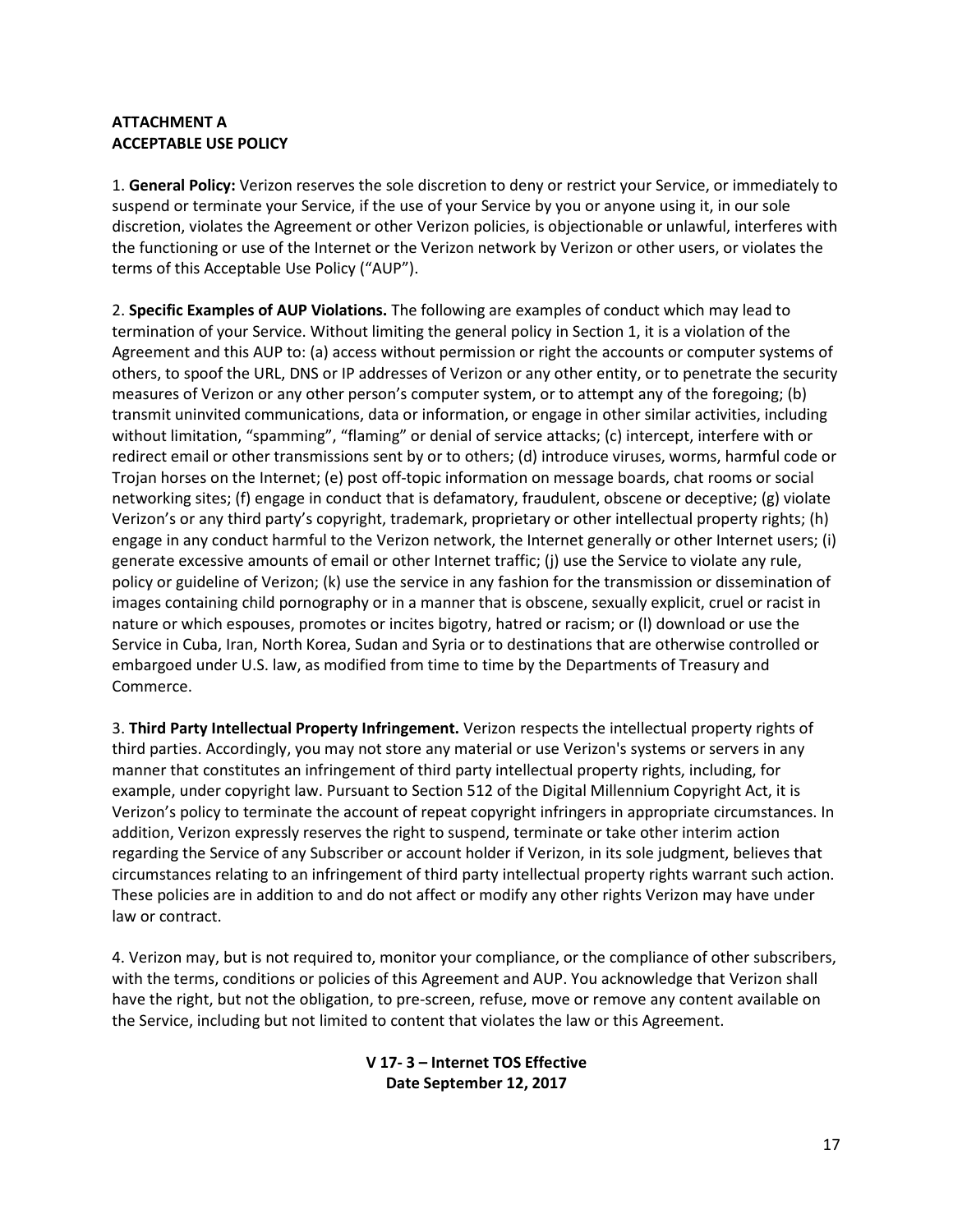## **ATTACHMENT B**

### **ADDITIONAL SERVICES TERMS**

If you subscribe to any of the following services ("Additional Services"), the terms and conditions below apply to your use of the service(s) in addition to the terms of the Agreement.

### 1. **STORAGE SERVICES.**

1. **Service Description.** Cloud storage services, including service that may be marketed as Verizon Online Backup and Sharing or Verizon Cloud ("Storage Services") may be made available to you as an optional feature or additional service. Storage Services permit you to store, manage and access content you have created or that you have the legal right to access and copy on multiple platforms or devices ("Content"). The Content you may store, retrieve or back-up may depend on a number of factors including, the type of content and the device you use (e.g. PC, tablet, smartphone). Additional terms and conditions applicable to Storage Services that are included in User Guides and Policies posted on the Website are incorporated by reference and also govern your use.

2. **Content.** You are solely responsible for all Content that you (including your employees, contractors and agents), store or retrieve using any Storage Service. You represent and warrant that you own or have all necessary licenses, rights, consents and permissions (including but not limited to patent, trademark, trade secret, copyright and other proprietary rights i) to store the Content on the Storage Service and to permit access to such Content by others, and ii) to permit us to fully provide the facilities for the Storage Service and exercise the licenses you to grant to us in this Agreement. By using the Storage Services, you grant us a fully paid, royalty-free, irrevocable and fully assignable and transferable worldwide license to provide facilities for and take all actions with respect to the Content as may be necessary or reasonable to facilitate or provide Storage Services. The license rights granted by you to us shall include all rights under applicable current and future patents, copyrights and trademarks owned, licensed or licensable by you to the extent required or reasonable for Verizon to provide Storage Services to you including, without limitation, i) storing and retrieving Content; ii) conforming to connecting networks' technical requirements and iii) transcoding Content into a viewable or accessible format. We are not obligated to screen or monitor your Content but we reserve the right to do so and to remove any content as we deem warranted in our sole discretion, with or without notice to you. If you use the Storage Service via a Wi-Fi network, including use to transfer data between your mobile or other devices, you are solely responsible for ensuring the security of the WiFi network. We are not responsible for any loss of Content.

3. **Compliance with Legal Standards.** YOU ACKNOWLEDGE AND AGREE THAT THE STORAGE SERVICE IS IMPLEMENTED WITHOUT SPECIFIC CONTROLS THAT MAY GENERALLY BE REQUIRED OR CUSTOMARY FOR CUSTOMERS IN ANY PARTICULAR INDUSTRY AND ARE NOT DESIGNED TO SATISFY ANY SPECIFIC LEGAL OBLIGATIONS. YOU ARE SOLELY RESPONSIBLE FOR DETERMINING THAT THE STORAGE SERVICE SATISFIES ANY LEGAL, REGULATORY OR CONTRACTUAL OBLIGATIONS YOU MAY HAVE. YOU AGREE TO USE THE STORAGE SERVICES IN ACCORDANCE WITH ALL APPLICABLE LAWS AND NOT TO USE THE STORAGE SERVICES IN ANY MANNER THAT MAY IMPOSE LEGAL, REGULATORY OR CONTRACTUAL OBLIGATIONS ON VERIZON OTHER THAN THOSE WITH WHICH WE HAVE EXPRESSLY AGREED TO COMPLY IN THIS AGREEMENT. WITHOUT LIMITING THE GENERALITY OF THE FOREGOING, YOU UNDERSTAND THAT YOU ARE NOT PERMITTED TO USE THE STORAGE SERVICES TO STORE OR TRANSMIT PROTECTED HEALTH INFORMATION AS DEFINED IN THE HEALTH INSURANCE PORTABILITY AND ACCOUNTABILITY ACT OF 1996 ("HIPAA") AND IMPLEMENTING REGULATIONS (45 C.F.R. 160.103) AND YOU AGREE NOT TO CAUSE, OR OTHERWISE REQUEST THAT VERIZON CREATE, RECEIVE, MAINTAIN OR TRANSMIT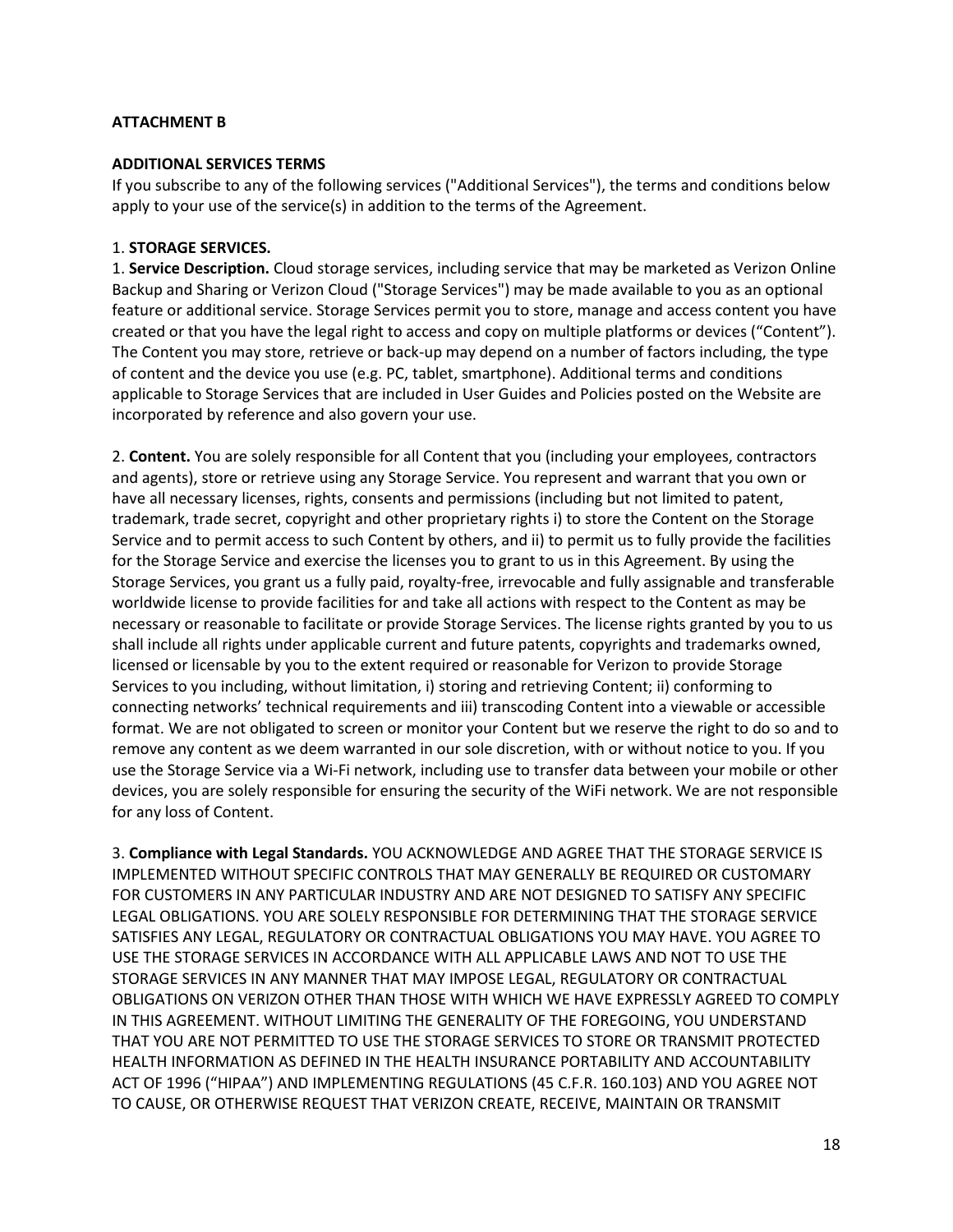PROTECTED HEALTH INFORMATION (FOR YOU OR ON YOUR BEHALF IN CONNECTION WITH THE SERVICES OR IN ANY MANNER THAT WOULD MAKE VERIZON A BUSINESS ASSOCIATE (AS DEFINED AT 45 C.F.R. § 160.103) TO YOU.

4. **Open Source Software.** The Software provided with Storage Services may contain programming, scripts, tools, modules, libraries, components, or other items that were developed using "open source" code (the "Open Source Software"). Open Source Software is provided to you under one or more open source license agreements that contain important information concerning ownership, terms of use, and rights, and restrictions for the applicable element of the Open Source Software. By obtaining, accessing, downloading and/or using Software or the Open Source Software, you agree that you have read, and understood, and will comply with, the terms and conditions of the applicable Open Source Licenses in addition to all other the terms applicable to Software under this Agreement.

5. **Termination.** Notwithstanding any other provisions of this Agreement, in the event of a breach by you of any terms of this Agreement, Verizon reserves the right immediately to terminate your Storage Service account without notice. You agree that if your Storage Service is terminated for any reason, Verizon has the right to immediately delete all data, files, and other content or information stored on your account without further notice to you. It is your responsibility to remove or copy any content in your storage account prior to termination or cancellation; otherwise, it may be lost. Verizon will also delete archived data.

6. **Use Requirements for Free Storage Accounts** ("Free Account"). If you sign up for a Free Account, you must actively use it. To "actively use" your account means to upload, download, backup or restore content to it. In the event you do not use your Free Account for a period of sixty (60) days or more, Verizon may cancel your Free Account. We will provide notice of cancellation by email to your primary verizon.net email address. Use of your Free Account within fourteen (14) calendar days of the date of your cancellation notice will reactivate your account. It is your responsibility to remove or copy any content in your Free Account prior to cancellation or termination; otherwise, it will be lost. Verizon may, at its election, also delete archived data.

7. **Inactivity Disconnect Policy.** If your Storage Service is idle for fifteen minutes, it will be subject to automatic log-off. Your service may deemed idle if there appears to be no interactive, human-generated data received from the remote user's computer system within fifteen (15) minute period. An automated check of email or pinging of the host or other server data will not be considered interactive or human generated. You will not be subject to automatic log-off if while you are accessing your account from a wireless device.

8. Verizon Online Backup & Sharing is provided by DigiData Corporation, and Verizon Cloud is provided by Synchronoss Technologies, Inc. which are third party beneficiaries of this Agreement capable of enforcing its terms independently from Verizon.

## 2. **EMAIL AND EMAIL MESSAGING SERVICE.**

1. **Email Service.** Access to email services may be provided to customers by Verizon, a Verizon affiliate, or a third party. Your use of any Verizon email service will be governed by these Terms of Service, as well as Verizon's privacy, email, security and anti-spam policies, which may include important limitations on use of the email service such as the storage capacity and deletion of stored messages. Your use of any Verizon affiliate's or third party's email service will be governed by the email provider's terms of service, as well as the email provider's applicable privacy, email, security and anti-spam policies.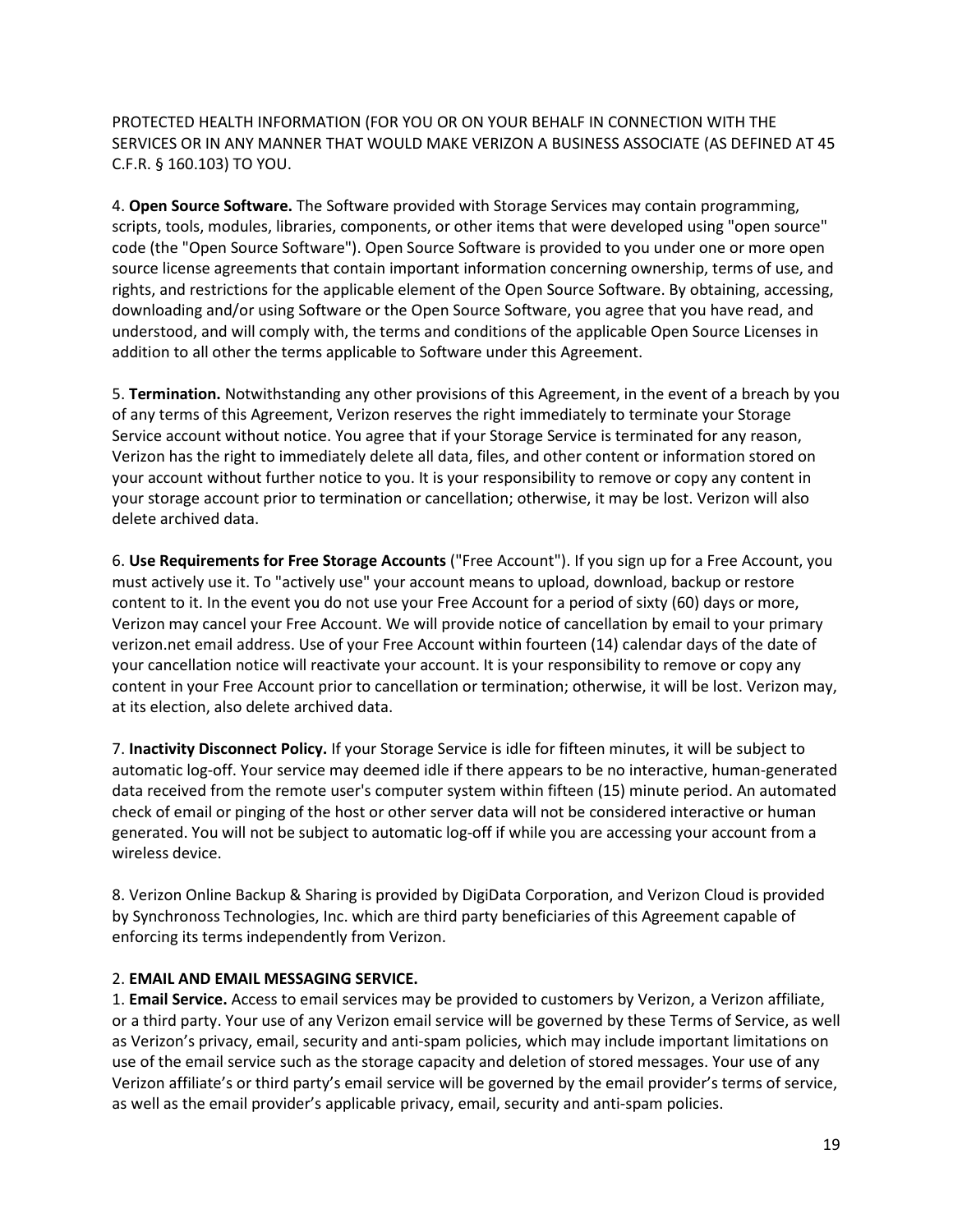2. **Email Security.** Verizon reserves the right in our sole discretion to provide the level of security we deem appropriate to safeguard our network and customers, and other Internet users, against Internet threats or abuses, including viruses, spam and phishing threats. These security measures may include, but are not limited to, the use of firewalls and blocklists to block potentially harmful or abusive emails or attachments, anti-spam filters, anti-virus and anti-spyware software, and blocking selected ports. **Such activities may result in the blocking, filtering or non-delivery of legitimate and non-legitimate email sent to or from your email account. By using any Verizon, Verizon Affiliate or third party email service, you agree that delivery and receipt of email is not guaranteed and to Verizon's use of such Internet and email security measures we in our sole discretion deem appropriate.** 

3. **Email Aliases.** For Verizon provided email service, Verizon will issue email aliases (alternate email addresses) based upon availability. You will surrender your alias by changing it or if your account is terminated for any reason and we will not forward emails addressed to that alias. If your Service is reinstated we cannot guarantee your alias will still be available to you. Verizon affiliate and third party email service will be governed by the terms of service and policies applicable to that service.

### 3. **VERIZON INTERNET SECURITY SUITE ("VISS") AND SAFE FAMILY.**

### 1. **VISS Powered by McAfee**.

1. VISS Powered by McAfee and VISS Multi-Device Powered by McAfee are manufactured by McAfee, Inc. located at 2821 Mission College Boulevard , Santa Clara, CA 95054, which is a third party beneficiary of this Agreement capable of enforcing its terms independently from Verizon. By accepting, accessing or using either of these Additional Services, in addition to the terms set forth in this Agreement, You agree to be bound by the applicable terms of the McAfee Consumer Products End User License Agreement, located at http://home.mcafee.com/Root/AboutUs.aspx?id=eula for this Additional Service, which are incorporated by reference as if set forth in its entirety herein. Please review these terms carefully as they contain important limitations and conditions with respect to this Additional Service. The personal jurisdiction and venue provisions in Section 16.4 shall not apply to any causes of action by or against McAfee Inc. under or in relation to this Agreement. You acknowledge and agree that claims against McAfee regarding the VISS Powered by McAfee and VISS Multi- Device Powered by McAfee shall be governed by and construed in accordance with the substantive laws of the State of New York.

2. Use of each license for VISS Powered by McAfee is limited to one computer. Updates to previous versions of VISS Powered by McAfee require a valid license to the previous version. After receiving an update, you may continue to use the previous version of VISS Powered by McAfee on the same computer to assist in transitioning to the update. Previous versions or copies thereof may not be transferred to another computer unless all copies of updates are also transferred. Prior versions of VISS Powered by McAfee will not be supported after an updated version has been installed. If you upgrade to VISS Multi-Device Powered by McAfee, you will no longer be able to use VISS Powered by McAfee.

3. VISS Powered by McAfee and VISS Multi-Device Powered by McAfee may include software programs licensed (or sublicensed) to the user under the GNU General Public License ("GPL") or other similar free software licenses which, among other rights, permit the user to copy, modify and redistribute certain programs, or portions thereof, and have access to the source code ("Open Source Software"). The GPL requires that for any Open Source Software covered under the GPL, which is distributed in an executable binary format, that the source code also be made available. With VISS Powered by McAfee and VISS Multi-Device Powered by McAfee, the source code is made available as part of the download package. If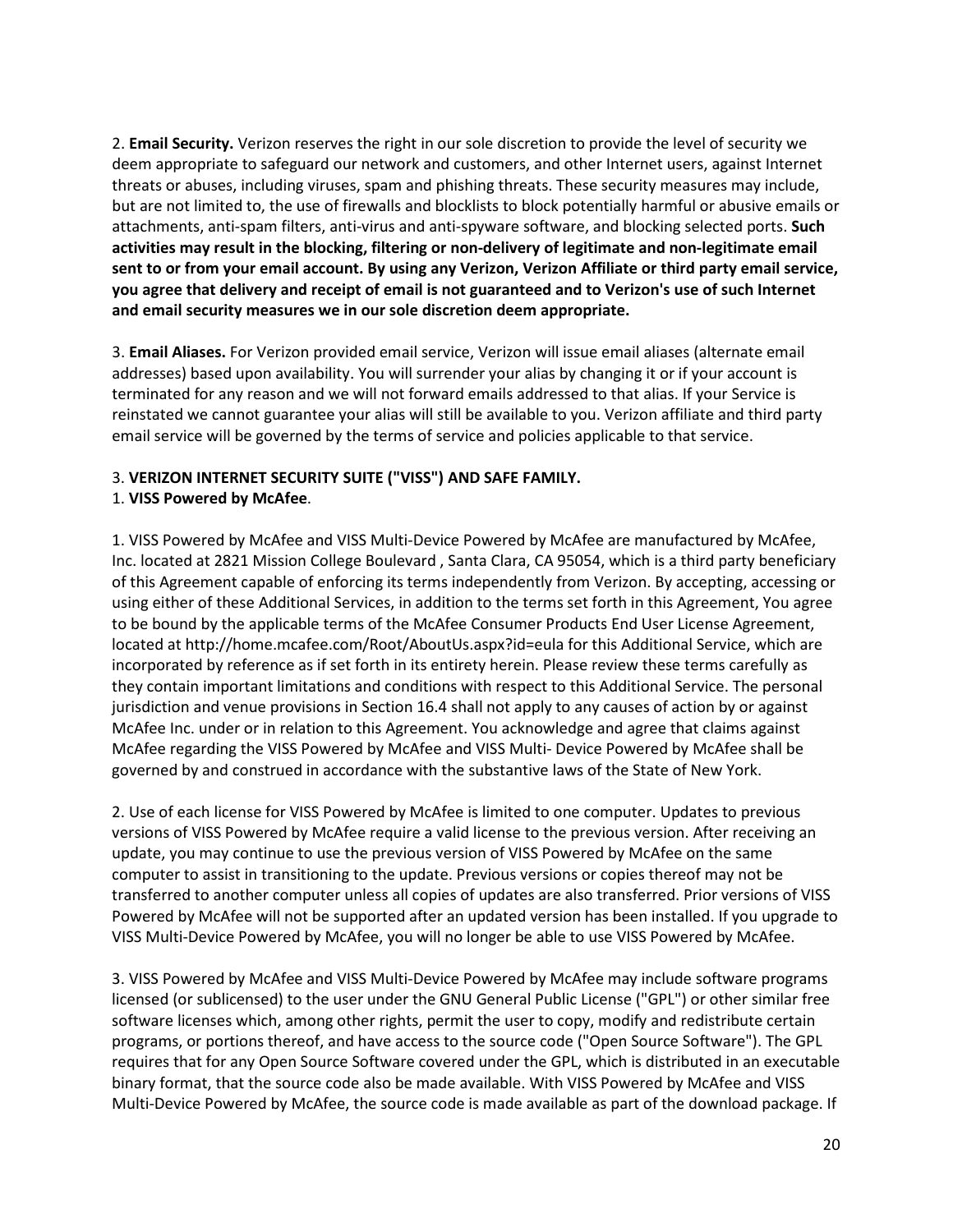any Open Source Software licenses require that McAfee provide rights to use, copy or modify a program that are broader than the rights granted herein, such rights shall take precedence.

4. You acknowledge that VISS Powered by McAfee and VISS Multi-Device Powered by McAfee employ certain applications and tools to retrieve non-personally identifiable information about your computer system to provide and support VISS Powered by McAfee and VISS Multi-Device Powered by McAfee. Because this information is essential to providing quality service and up to the minute threat protection, there is no opt-out available for this information collection.

## 2. **McAfee Safe Family**.

1. McAfee Safe Family is manufactured by McAfee, Inc. located at 2821 Mission Boulevard , Santa Clara, CA 95054, which is a third party beneficiary of this Agreement capable of enforcing its terms independently from Verizon. By accepting, accessing or using Safe Family , in addition to the terms set forth in this Agreement, You agree to be bound by the applicable terms of the McAfee Consumer Products End User License Agreement, located at http://home.mcafee.com/Root/AboutUs.aspx?id=eula for this Additional Service, which are incorporated by reference as if set forth in its entirety herein. Please review these terms carefully as they contain important limitations and conditions with respect to this Additional Service. The personal jurisdiction and venue provisions in Section 16.4 shall not apply to any causes of action by or against McAfee Inc. under or in relation to this Agreement. You acknowledge and agree that claims against McAfee regarding Safe Family shall be governed by and construed in accordance with the substantive laws of the State of New York.

2. To use Safe Family, you must be at least 18 years old, or, if you are under 18, you must be authorized by your parent or legal guardian to use the Software once your parent or legal guardian has accepted this Agreement and installed the Software on your behalf. If you are an adult, parent, or legal guardian, you may use the Software to track and monitor only your own children, children for whom you are the legal guardian, or others for whom you have legal authorization to track and monitor. You are responsible for obtaining authorization from any third party to whom you extend access to multi-user Software or Services that track and monitor.

3. Safe Family may include software programs licensed (or sublicensed) to the user under the GNU General Public License ("GPL") or other similar free software licenses which, among other rights, permit the user to copy, modify and redistribute certain programs, or portions thereof, and have access to the source code ("Open Source Software"). The GPL requires that for any Open Source Software covered under the GPL, which is distributed in an executable binary format, that the source code also be made available. With Safe Family the source code is made available as part of the download package. If any Open Source Software licenses require that McAfee provide rights to use, copy or modify a program that are broader than the rights granted herein, such rights shall take precedence.

4. You acknowledge that Safe Family employ certain applications and tools to retrieve non-personally identifiable information about your computer system and any wireless devices, including smartphones, to provide and support Safe Family. Because this information is essential to providing quality service and up to the monitoring, there is no opt-out available for this information collection.

4. **VERIZON GAMES ON DEMAND.** Verizon Games on Demand are manufactured by Exent Technologies, Inc., which is a third party beneficiary of this Agreement capable of enforcing its terms independently from Verizon. Verizon Games on Demand are not available for purchase at this time.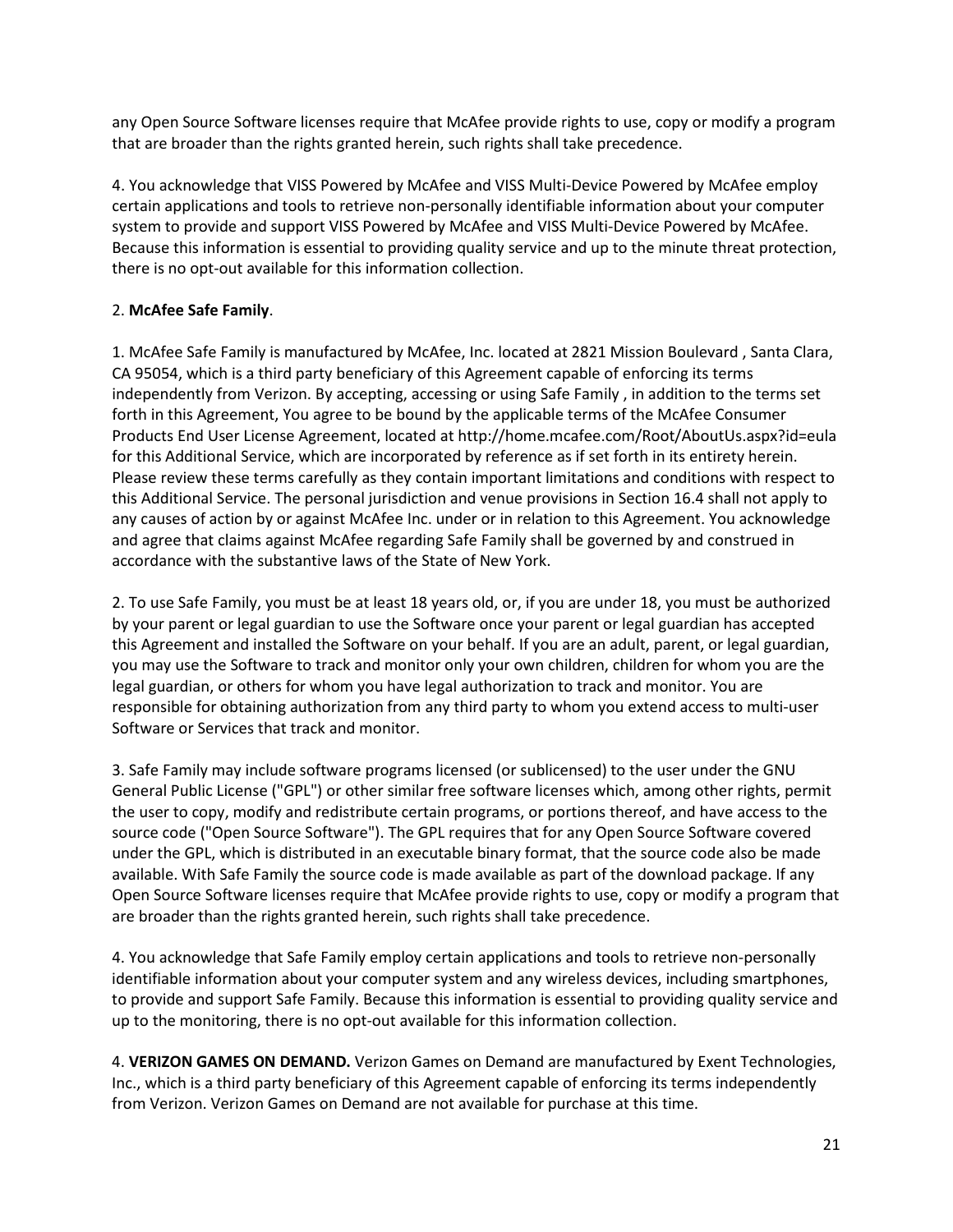### **5. VERIZON PREMIUM TECHNICAL SUPPORT SERVICE ("PTS") AND TECH SUPPORT PRO.**

1. **PTS and Tech Support Pro Service Description and Scope of Support.** For the purposes of this section of the Agreement pertaining to PTS and to Tech Support Pro, "Verizon", "we", and "our" includes Verizon and Verizon's vendor(s) who may provide or assist in providing PTS and/or Tech Support Pro. PTS and Tech Support Pro are services intended to address issues outside the scope of Verizon's standard technical support, and which may be provided by a third-party vendor, including without limitation Plum Choice, Inc. For the purposes of this section of this Agreement pertaining to PTS and to Tech Support Pro, "Verizon", "we" and "our" includes Verizon and Verizon's vendor(s) who may provide or may assist in providing PTS and/or Tech Support Pro.

i. PTS includes: (a) configuration troubleshooting; (b) evaluation of and attempts to correct software, operating systems and networking issues; (c) virus/spyware support; and (d) software and peripherals support for network, video and sound cards, memory, hard drives, CD/DVD reader/writers, printers, scanners and networking equipment and certain "Internet of Things" devices and objects at your premises that utilize network connectivity to send and receive data; and (e) support networking non-Verizon devices to a Verizon network All PTS and Tech Support Pro services are offered in English only.

ii. Tech Support Pro includes: (a) PTS; (b) up to five total tune ups annually of a MAC or Windows PC laptop or desktop computer; (c) priority call handling by Plum Choice;

(d) additional tools to obtain technical support within the scope of Tech Support Pro in the MyFios App, which is available for download by Verizon lnternet subscribers; (e ) support with the migration of data (excluding software applications) of 50 GB or less to a supported storage device (which does not include servers or Linux devices), excluding the activation of files subject to Digital Rights Management; (f) advanced data migration support for an additional price and subject to additional terms to be provided by Plum Choice; and (g) access to third-party technicians who can provide a price quote and separately contract with you for on-premises services ("Tech On Demand").

## 2. **Limitations of PTS and Tech Support Pro.**

1. PTS and Tech Support Pro do not support all software, hardware or Internet- related products, applications or features and we reserve the right to defer support issues to your equipment or software vendor. PTS and Tech Support Pro do not include training on hardware or software use.

2. PTS and Tech Support Pro are not intended to replace the more advanced technical support that may be available from hardware or software manufacturers.

3. PTS and Tech Support Pro are for incident-specific troubleshooting and problem resolution, and excludes: (a) computer programming; (b) software development;

(c) warranty repairs or product replacement; (d) support for Windows® 95 and earlier versions of Windows; (e) support for Mac operating systems earlier than OS X; (f) problems or issues arising out of any impermissible or unauthorized use or modification of a product or (g) upgrades of firmware, software, operating systems, or applications. Use of PTS or Tech Support Pro does not constitute a license to use the software, applications or equipment being supported, or an upgrade thereto. You are responsible for obtaining any necessary licenses to use your software and applications.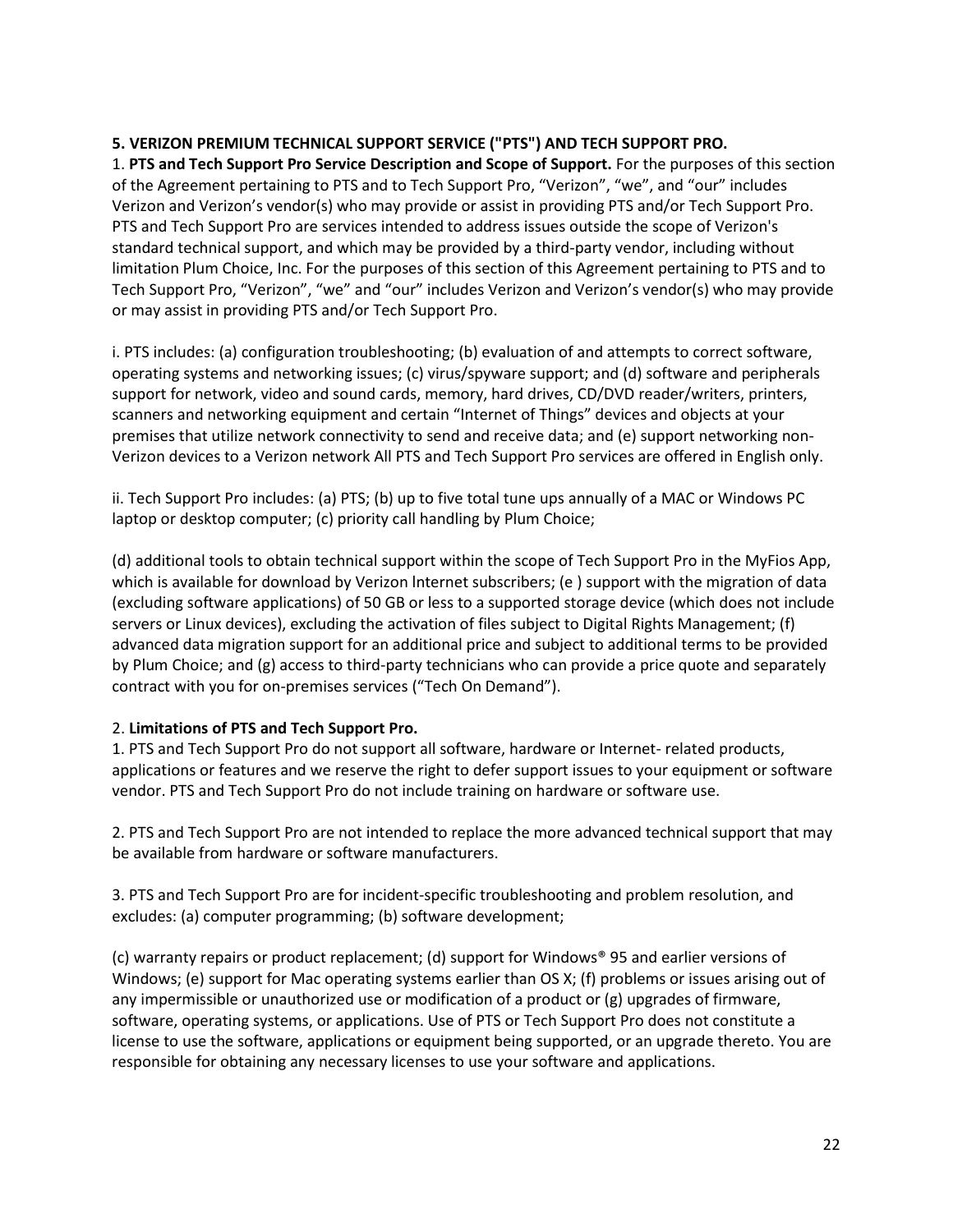4. In some cases, we may not be able to diagnose or resolve a problem because of complications with your computer or its configuration. PTS and Tech Support Pro are offered as a "best efforts" service and without warranty except as specifically set forth in this Agreement. We reserve the right to refuse to troubleshoot software not on our list of supported products.

5. You understand and agree that technical problems may be the result of software or hardware errors not yet resolved by the product manufacturer, and that we may not have the ability to obtain the information necessary to resolve a specific technical problem.

6. If you purchase the Thirty (30) Minute Premium Technical Support Service ("30 Minute PTS"), the Service is non-refundable. 30 Minute PTS has a maximum duration of thirty (30) minutes and must be used within twenty-four (24) hours from the time of purchase; and you must be a subscriber to Verizon High Speed Internet or Verizon Fios Internet service.

### 3. **Your Responsibilities.**

1. In order for us to provide PTS or Tech Support Pro, you must first confirm that you have:(a) full access (including any required licenses) to the hardware and/or software that is the basis of the problem; and (b) completed a back-up of any data, software, information or other files stored on your computer disks and/or drives that may be impacted. **Verizon is not responsible for the loss, corruption or alteration of data, software or files that may result from performance of PTS or Tech Support Pro .** You also acknowledge and agree that you are the owner or authorized user of any hardware or software about which you are contacting us. PTS and Tech Support Pro are only available to you and those residing at your location. Neither PTS nor Tech Support Pro may be transferred to any third party.

2. You agree to cooperate with and follow instructions provided by Verizon and acknowledge that such cooperation by you is essential to our delivery of PTS and Tech Support Pro to you.

3. You hereby grant Verizon permission to view, access, and modify your computer, computer (including registry) settings and any related software or peripheral equipment, including all data, hardware and software components, in order to perform PTS or Tech Support Pro.

4. You are responsible for any and all restoration and reconstruction of lost or altered files, data, or programs, and for ensuring that any information or data disclosed to Verizon is not confidential or proprietary to you or any third party.

## 4. **Support Procedures.**

1. Purchase Terms. PTS can be purchased either: (a) for an unlimited number of Incidents for a term beginning on the date you order PTS and continuing for the duration of the plan you selected ("Term Plan"); or (b) on a per-Incident basis (the "Per-Incident Service Plan"). For the Per-Incident Service Plan, Verizon will address a single Incident (as defined in Section 4.4.3 below) which shall include follow-up calls, as reasonable and necessary, regarding the Incident. Once an Incident is resolved (as set forth in Section 4.4.4, below), you may call back and obtain assistance on the same Incident for up to seventytwo (72) hours at no additional charge, after which the Incident will be considered closed. Once an Incident has been closed by Verizon, any further calls or requests for assistance will be considered a new Incident and additional fees will apply if you subscribe to our Per-Incident Service Plan. IF YOU PURCHASE PTS UNDER A TERM PLAN AND YOUR SERVICE IS TERMINATED BY YOU (OR BY US IF YOU BREACH THIS AGREEMENT) BEFORE COMPLETING YOUR TERM, THEN, UPON TERMINATION OF YOUR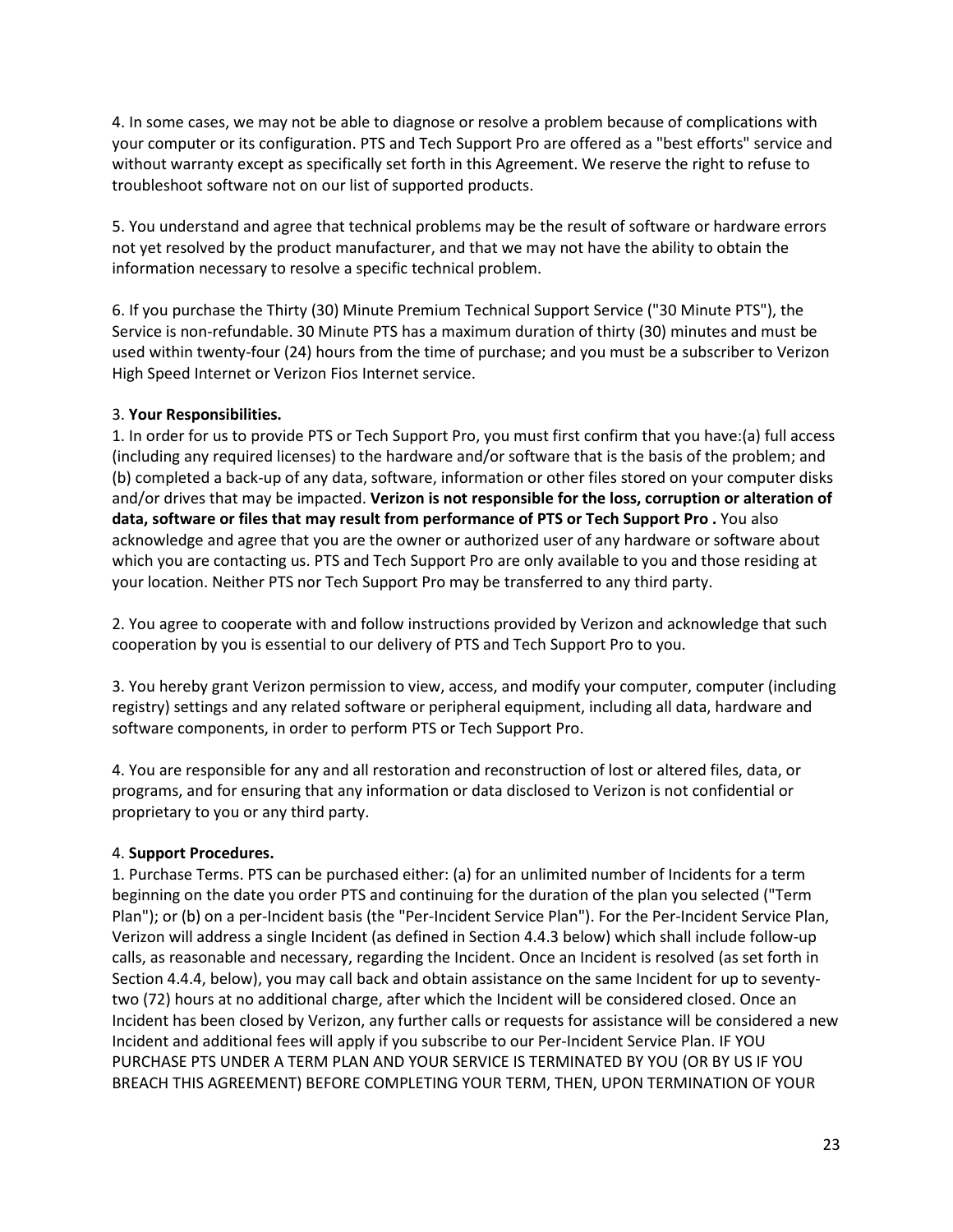SERVICE, YOU AGREE TO PAY VERIZON AN EARLY TERMINATION FEE IN THE AMOUNT SET FORTH IN THE PLAN YOU HAVE CHOSEN.

2. Tech Support Pro can be purchased on a month-to-month basis.

3. "Incident" means a specific, discrete problem for which Verizon will attempt to isolate its origin to a single cause. Verizon, in its sole discretion, will determine what constitutes an Incident.

4. An Incident will be considered resolved when you receive one of the following: (a) information or advice that resolves the Incident; (b) information on how to obtain a software solution that will resolve the Incident; (c) notice that the Incident is caused by a known, unresolved issue or an incompatibility issue; (d) information that the Incident can be resolved by upgrading to a newer release of a product; (e) notice that the Incident has been identified as a hardware equipment issue; or if

(f) you cannot, or elect not to, pursue the course of action we recommend.

5. Our advice to you may include steps that you will need to take before the Incident can be resolved, such as buying cables or cords, acquiring software, etc. and we will keep your service request open for future reference when you are ready to resume the process.

5. **Third Party Warranties.** Third-party equipment, software and peripheral products are covered by the warranties provided by the original manufacturer or the seller of the product. Third party warranties may vary from product to product. It is your responsibility to consult the applicable product documentation for specific warranty information. **In addition, you acknowledge that certain third party equipment or software warranties may limit or void the remedies that they offer if unauthorized persons perform support service on the equipment or software. It is your responsibility to ensure that any impact that Verizon's delivery of PTS or Tech Support Pro might have on third party warranties is acceptable to you.** 

6. **Customer Specific Service.** PTS and Tech Support Pro services are only available to you and to persons you authorize. In either case, the terms of this Agreement will apply to the PTS or Tech Support Pro services we perform.

7. **LIMITATION OF LIABILITY. VERIZON'S TOTAL LIABILITY ARISING OUT OF THE PTS OR TECH SUPPORT PRO SERVICE, OR FROM VERIZON'S NEGLIGENCE OR OTHER ACTS OR OMISSIONS, IF ANY, SHALL BE LIMITED, AT VERIZON'S SOLE DISCRETION AND OPTION,** 

**(A) TO REPERFORMING THE PTS OR TECH SUPPORT PRO SERVICE, OR (B) AS SET FORTH IN SECTION 13 OF THE AGREEMENT; EXCEPT THAT, IN THE CASE OF PER-INCIDENT SERVICE PLANS, YOUR REMEDIES WILL BE LIMITED TO A REFUND OF THE CHARGES AND FEES PAID FOR THE PTS SERVICE GIVING RISE TO THE CLAIM, IF ANY. THE REMEDIES FOR A FAILURE OR BREACH OF SUCH LIMITED WARRANTY ARE EXCLUSIVE.** 

8. YOU ACKNOWLEDGE THAT THE ADVANCE DATA MIGRATION SERVICE AND TECH ON DEMAND SERVICE MADE AVAILABLE TO TECH SUPPORT PRO CUSTOMERS ARE NOT PROVIDED BY VERIZON, THAT VERIZON MAKES NO REPRESENTATIONS OR WARRANTIES WITH RESPECT TO THE TECH ON DEMAND SERVICE, AND AGREE THAT VERIZON SHALL NOT HAVE ANY LIABILITY FOR THE PROVISION OF SUCH SERVICES, WHETHER IN TORT, CONTRACT OR OTHERWISE.

### 6. **LIFELOCK SELECT SERVICE**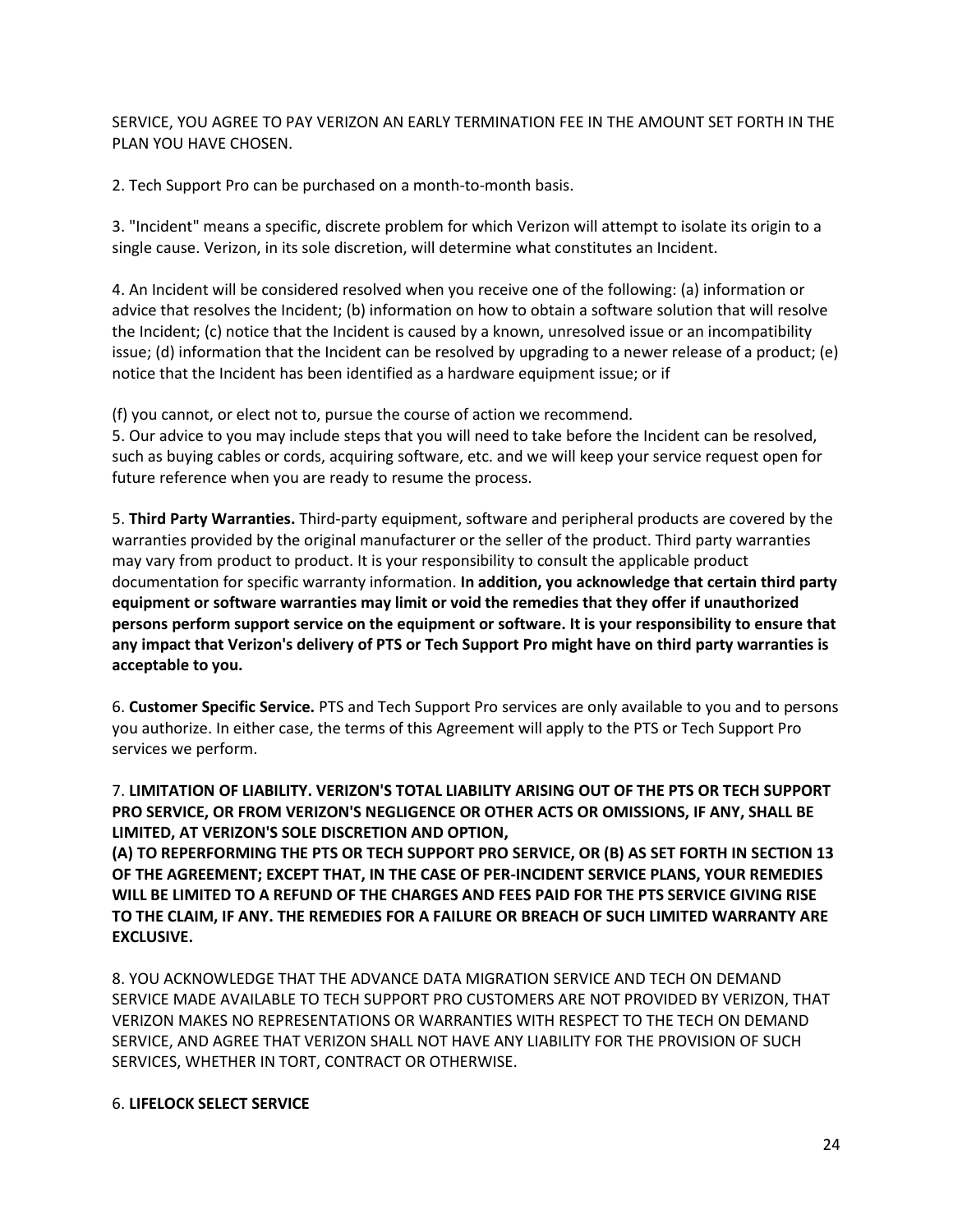### **Description and Scope of Support**

For the purposes of this section of this Agreement pertaining to Lifelock Select, "Verizon", "we", and "our" includes Verizon and Verizon's vendor(s) who may provide or may assist in providing Lifelock Select, unless Verizon has no obligation or duty to provide certain portions of the Lifelock Select service, in which case, Lifelock, Inc. ("Lifelock" or "Lifelock, Inc.") will be specifically identified.

Lifelock service includes: Lifelock Select identity theft protection provides credit-fraud and fictitious identity monitoring all backed by restoral guarantees from Lifelock, Inc. Lifelock Select supports one primary member, up to ten (10) additional adults, and unlimited number of children. Lifelock Select services are offered in English only.

### **1. Limitations of Lifelock Select Services**

1. Lifelock Select does not protect you from having your financial or personal data compromised. It provides you monitoring of certain events, such as credit card usage, in order to stop any possible misuse of your data. No service is totally secure.

2. Lifelock Select helps protect a consumer's financial accounts and will be sold by Verizon to consumer customers for the protection of consumer assets. Lifelock Select does not offer any form of protection to business assets.

3. Verizon does not collect or store any of the data and personal information you provide to Lifelock for the Lifelock Select services. If you call Verizon as to any inquiries about your data, you will be transferred over to a representative of Lifelock. Verizon will not be able to assist you in regard to specific concerns or questions about your Lifelock Select service. Verizon will be able to assist you only in regard to any billing questions.

## **2. Your Responsibilities**

1. In order to be provided the Lifelock Select service, you must first proceed to the Lifelock website located at the "enroll now" button in your order confirmation from Verizon, to enroll in the Lifelock Select service directly through Lifelock, Inc. The enrollment process can also be reached via a link located at My Verizon self-care pages. Verizon does not enroll you in the Lifelock Select services. That process entirely takes place at the landing page you end up via either of the processes set forth above. the Lifelock will provide instructions as to the enrollment process when you decide to start the enrollment process for Lifelock Select.

2. As part of the enrollment process, you must accept the Lifelock Select terms during the enrollment process. The Lifelock Select terms constitute a separate contract between you and Lifelock that governs your access to, and use of the Lifelock Select service.

Verizon is not a party to that agreement between you and Lifelock, Inc. **Verizon is not responsible for the loss, corruption or alteration of data, software or files that may result from performance of Lifelock, Inc.** 

3. You agree to cooperate with and follow instructions provided by Verizon and Lifelock and acknowledge that such cooperation by you is essential to the delivery of Lifelock Select services to you.